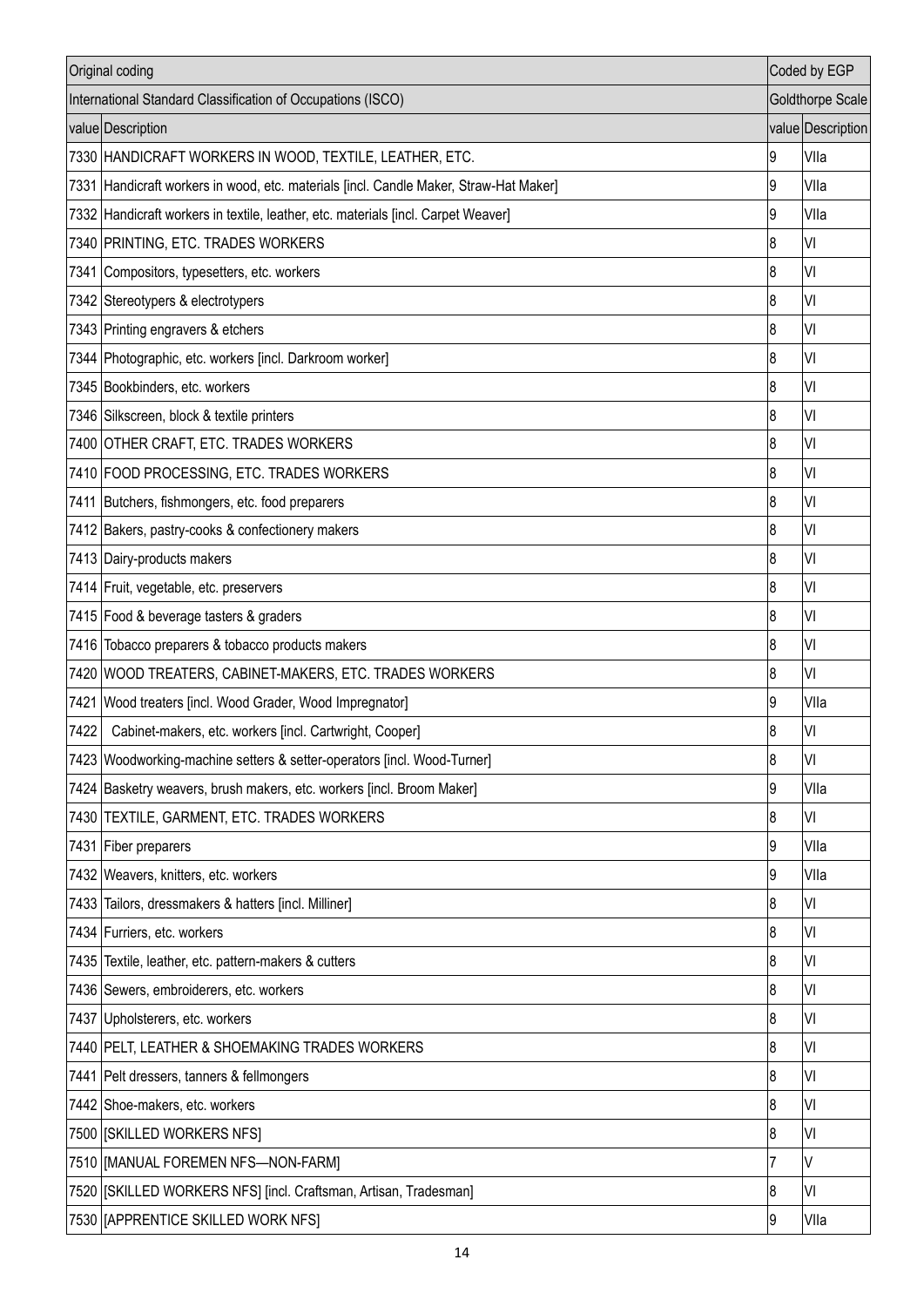# B. TRUST IN INSTITUTIONS

7-19 I'm going to name a number of institutions. For each one, please tell me how much trust do you have in them? Is it **a great deal of trust, quite a lot of trust, not very much trust not very much trust,** or **none at all**? (**Do not read:** Do not understand the question, Can't choose & Decline to answer)

|     | (SHOWCARD)                                                                                          | A Great<br><b>Deal</b><br>of Trust | Quite a<br>Lot of<br>Trust | <b>Not Very</b><br>Much<br>Trust | <b>None</b><br>At All | Do not<br>understand<br>the<br>question | Can't<br>choose | <b>Decline</b><br><u>to</u><br>answer |
|-----|-----------------------------------------------------------------------------------------------------|------------------------------------|----------------------------|----------------------------------|-----------------------|-----------------------------------------|-----------------|---------------------------------------|
| 7.  | (for presidential system)<br>The president<br>or Prime Minister (for parliamentary system)<br>[GBS] |                                    | $\overline{2}$             | 3                                | 4                     | 7                                       | 8               | 9                                     |
| 8.  | The courts [GBS]                                                                                    |                                    | $\overline{2}$             | 3                                | 4                     | 7                                       | 8               | 9                                     |
| 9.  | The national government [in capital city]<br><b>[GBS]</b>                                           |                                    | 2                          | 3                                | 4                     | 7                                       | 8               | 9                                     |
| 10. | Political parties [not any specific party] [GBS]                                                    |                                    | $\overline{2}$             | 3                                | 4                     | 7                                       | 8               | 9                                     |
| 11. | Parliament [GBS]                                                                                    |                                    | $\overline{2}$             | 3                                | 4                     | 7                                       | 8               | 9                                     |
| 12. | Civil service                                                                                       |                                    | $\overline{2}$             | 3                                | 4                     | 7                                       | 8               | 9                                     |
| 13. | The military (or armed forces) [GBS]                                                                |                                    | $\overline{2}$             | 3                                | 4                     | 7                                       | 8               | 9                                     |
| 14. | The police [GBS]                                                                                    |                                    | $\overline{2}$             | 3                                | 4                     | 7                                       | 8               | 9                                     |
| 15. | Local government [GBS]                                                                              |                                    | 2                          | 3                                | 4                     | 7                                       | 8               | 9                                     |
| 16. | Newspapers [GBS]                                                                                    |                                    | 2                          | 3                                | 4                     | 7                                       | 8               | 9                                     |
| 17. | Television [GBS]                                                                                    |                                    | $\overline{2}$             | 3                                | 4                     | 7                                       | 8               | 9                                     |
| 18. | The election commission [specify institution<br>by name] < Optional> [GBS]                          |                                    | $\overline{2}$             | 3                                | 4                     | 7                                       | 8               | 9                                     |
| 19. | Non-governmental organizations or NGOs<br><optional></optional>                                     |                                    | $\overline{2}$             | 3                                | 4                     | 7                                       | 8               | 9                                     |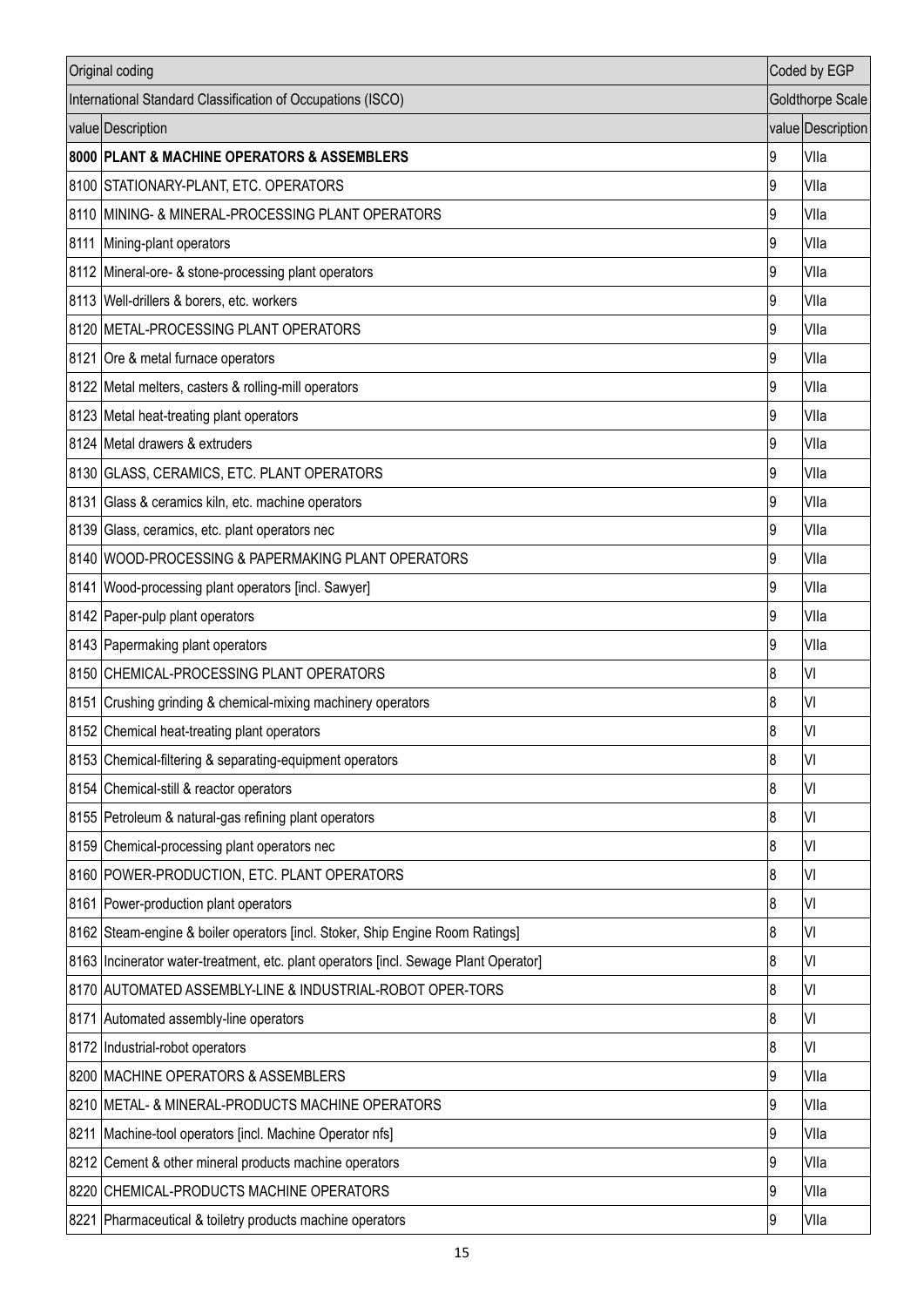# C. SOCIAL CAPITAL

20-22. On the following card, we have listed various types of organizations that many people belong to. Could you identity the three most important organizations or formal groups you belong to. You can also tell us the name the organizations that you belong to and we can identify the appropriate categories for you. (NEW) [GBS]

 $\Box$ 

| 20. First Organization:  | Code: $(01~18)$ |  |
|--------------------------|-----------------|--|
| 21. Second Organization: | Code: $(01~18)$ |  |
| 22. Third Organization:  | Code: $(01~18)$ |  |

| 23. | General speaking, would you say that "Most  |  |
|-----|---------------------------------------------|--|
|     | people can be trusted" or "that you must be |  |
|     | very careful in dealing with people"? [GBS] |  |
|     |                                             |  |
|     |                                             |  |
|     |                                             |  |
|     |                                             |  |

24. Do you think most people would try to take advantage of you if they got a chance, or would they try to be fair? (NEW)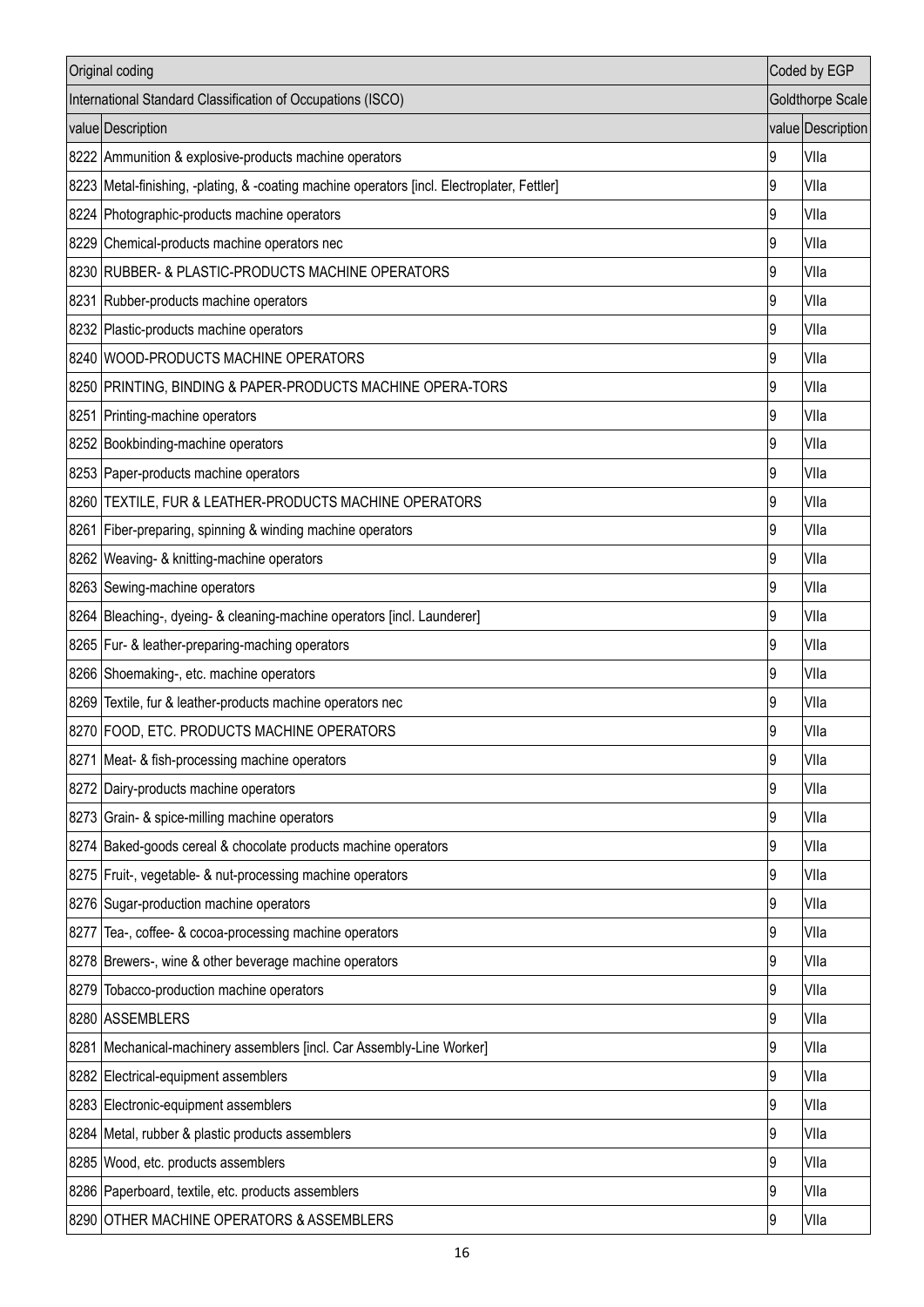25-27. How much trust do you have in each of the following types of people? (**Do not read:** Do not understand the question, Can't choose & Decline to answer)

|     | <u>(SHOWCARD)</u>              | A great<br><u>deal</u><br>of Trust | Quite a<br>lot of<br>Trust | Not very<br>much<br><b>Trust</b> | None at<br>all | Do not<br>understand<br>the<br>question | <u>Can't</u><br>choose | <b>Decline</b><br>to answer |
|-----|--------------------------------|------------------------------------|----------------------------|----------------------------------|----------------|-----------------------------------------|------------------------|-----------------------------|
| 25. | Your relatives [GBS]           |                                    |                            |                                  | 4              |                                         | 8                      | 9                           |
| 26. | Your neighbors [GBS]           |                                    |                            |                                  | 4              |                                         | 8                      | 9                           |
| 27. | Other people you interact with |                                    |                            |                                  | 4              |                                         | 8                      | 9                           |

- 28. On average, about how many people do you have contact with in a typical week day? We are interested in contact on a one-on-one basis, including everyone with whom you chat, talk, or discuss matters. This can be face to face, by telephone, by mail, or on the internet. Please include only people you know.
- 29. If you have a difficult problem to manage, are there people outside your household you can ask for help? (NEW)
- 30. When people outside your household have problems, do they come to you for help? (NEW)
- 31. If you had friends or co-workers whose opinions on politics differed from yours, would you have a hard time conversing with them? (NEW)

**[Note**: If the respondent indicates that he/she does not have any friends or co-workers holding differing views, then explain:

**"Even if the person listed does not actually exist, please answer how you imagine you would feel."]**

| [Do not read] Do not understand the question7 |  |
|-----------------------------------------------|--|
|                                               |  |
|                                               |  |
|                                               |  |
|                                               |  |
|                                               |  |
|                                               |  |
|                                               |  |
| [Do not read] Do not understand the question7 |  |
|                                               |  |
|                                               |  |
|                                               |  |
|                                               |  |
|                                               |  |
|                                               |  |
|                                               |  |
| [Do not read] Do not understand the question7 |  |
|                                               |  |
|                                               |  |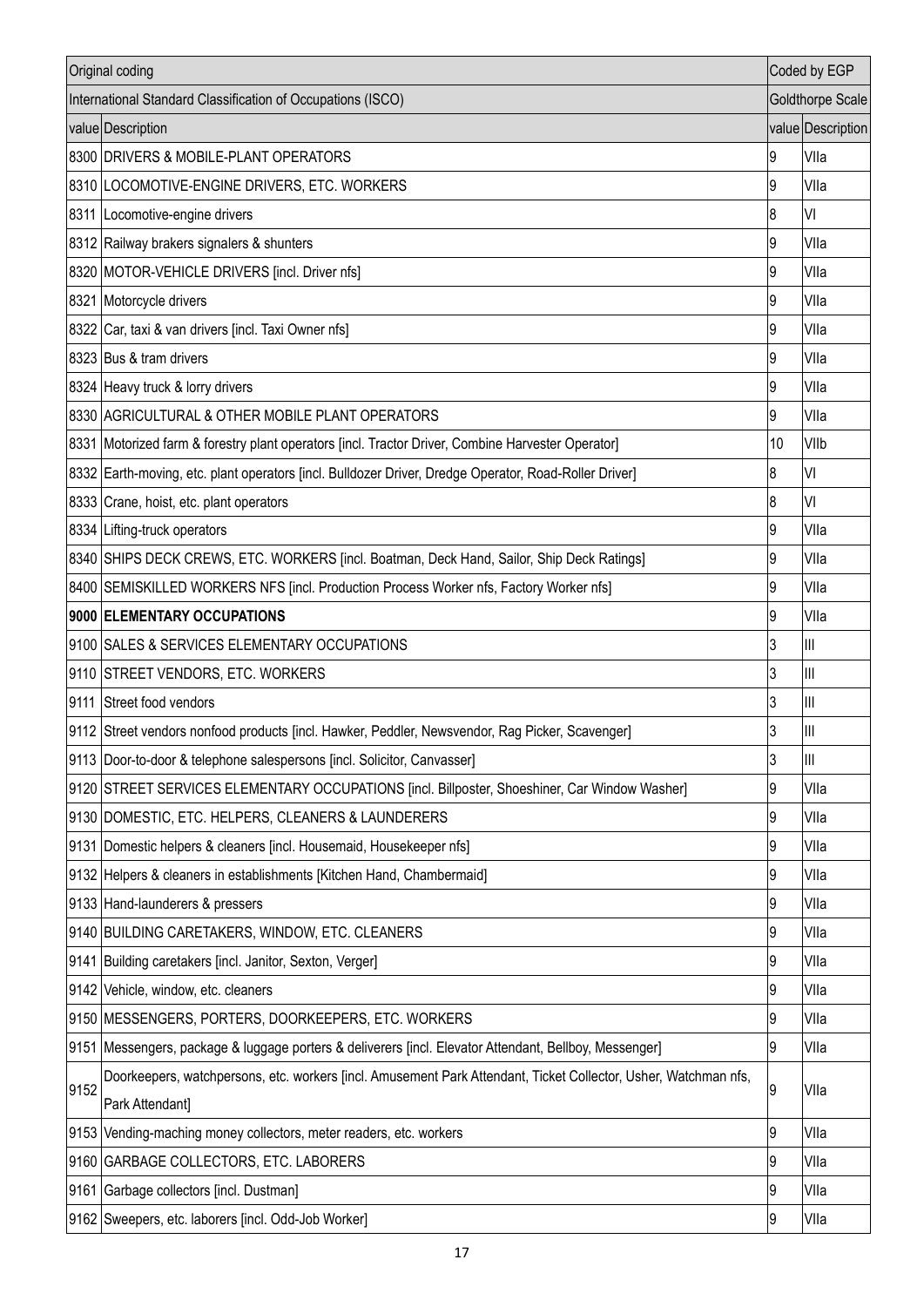### D. PARTICIPATION IN ELECTIONS

32. In talking to people about elections, we often find that a lot of people were not able to vote because they were away from home, they were sick or they just didn't have time. How about you? Did you vote in the election **[**the most recent national election, parliamentary or presidential**]** held in **[**year**]**?【**GBS**】

33. Which parties (or candidates for president if it was presidential race) did you vote for? [country-specific response grid]

\_\_\_\_\_\_\_\_\_\_\_\_\_\_\_\_\_\_\_\_\_\_\_\_\_\_\_\_\_\_\_\_\_\_\_\_\_\_\_\_\_\_\_\_\_\_\_\_\_\_\_\_\_\_\_\_\_\_\_\_\_\_\_\_\_\_\_\_

**[DO NOT READ. Instruction**: In a parliamentary election, if the respondent cannot associate the candidate he or she voted for with a particular party, the interviewer should take note and fill in the party for the respondent later.

33a. [**DO NOT READ. Instruction**: Based on the answer to Q33, please construct a new variable indicating if the respondent voted for the winning camp or losing camp. 1: Voted for the winning camp; 2: voted for the losing camp; 0: not applicable]

| 34-36. | Thinking about the national election in [year], did you                                           |                                     |
|--------|---------------------------------------------------------------------------------------------------|-------------------------------------|
| 34.    | attend a campaign meeting or rally?                                                               |                                     |
| 35.    | try to persuade others to vote for a certain candidate or party?                                  |                                     |
| 36.    | Did you do anything else to help out or work for a party or candidate<br>running in the election? |                                     |
| 37.    | On the whole, how free and fair would you say the last national election<br>was? (NEW) [GBS]      | Free and fair, with major problems3 |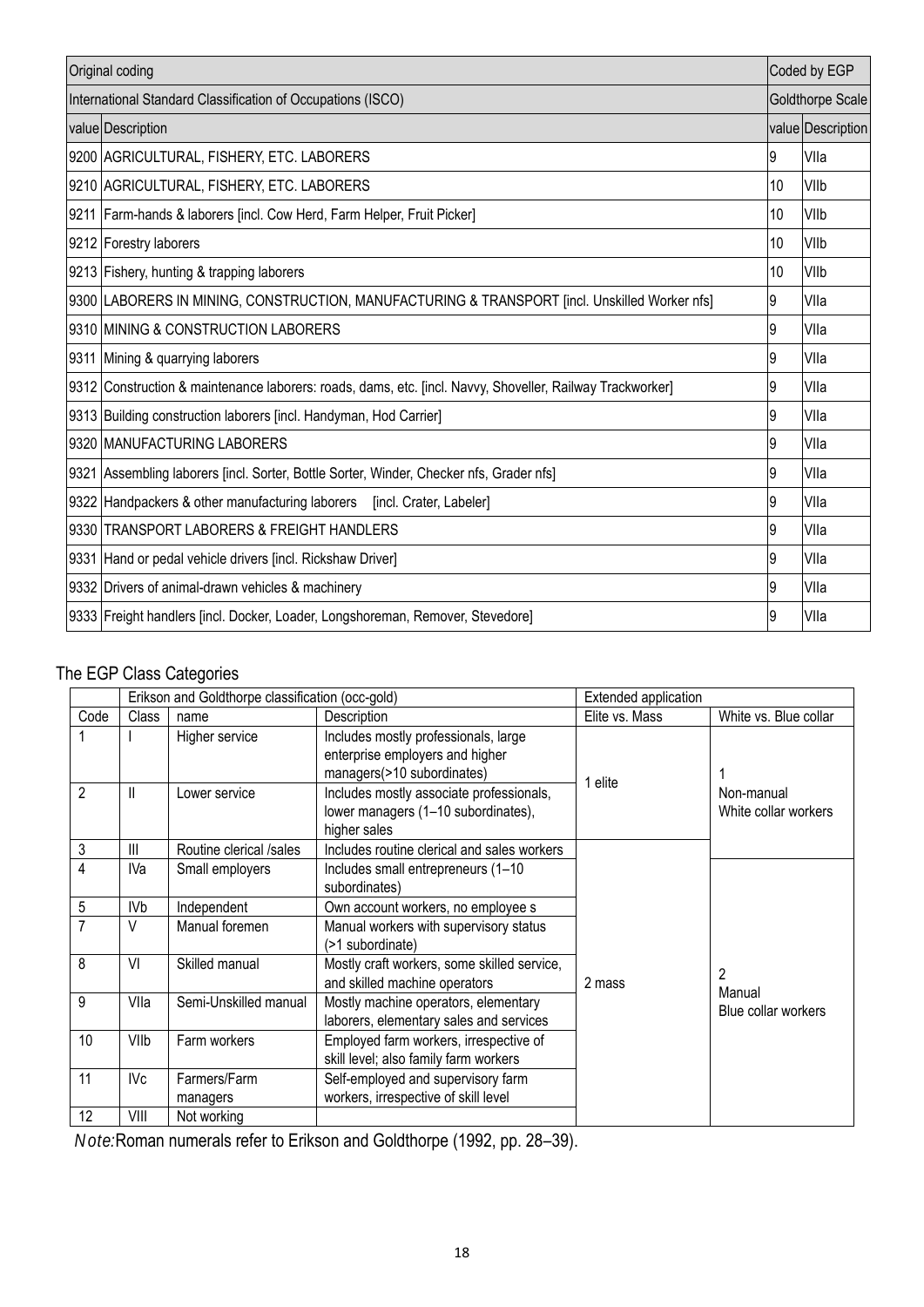# E. ACCESS TO PUBLIC SERVICE

38-41. Based on your experience, how easy or difficult is it to obtain the following services? Or have you never tried to get these services from government? (NEW) (**Do not read:** Can't choose & Decline to answer)

|                                                                    | <b>Verv Easy</b> | Easy | <b>Difficult</b> | <u>Very</u><br><b>Difficult</b> | <u>Never</u><br><b>Tried</b> | Can't<br>choose | <b>Decline</b><br>to answer |
|--------------------------------------------------------------------|------------------|------|------------------|---------------------------------|------------------------------|-----------------|-----------------------------|
| 38. An identity document (such as a birth certificate or passport) |                  |      |                  |                                 |                              |                 |                             |
| 39. A place in a public primary school for a child                 |                  | 3    | 2                |                                 | 5                            |                 | 9                           |
| 40. Medical treatment at a nearby clinic                           | 4                |      | 2                |                                 | 5                            |                 | 9                           |
| 41. Help from the police when you need it                          | 4                |      |                  |                                 | 5                            |                 | 9                           |

42. Generally speaking, how safe is living in this city/ town/ village – very safe, safe, unsafe or very unsafe?

### F. PSYCHOLOGICAL INVOLVEMENT

| 43. | How interested would you say you are in politics?                    |                                                |  |
|-----|----------------------------------------------------------------------|------------------------------------------------|--|
|     | (SHOWCARD) [GBS]                                                     |                                                |  |
|     |                                                                      |                                                |  |
|     |                                                                      |                                                |  |
|     |                                                                      |                                                |  |
|     |                                                                      |                                                |  |
| 44. | How often do you follow news about politics and government?          |                                                |  |
|     | (SHOWCARD)                                                           |                                                |  |
|     |                                                                      |                                                |  |
|     |                                                                      |                                                |  |
|     |                                                                      |                                                |  |
|     |                                                                      |                                                |  |
|     |                                                                      |                                                |  |
| 45. | How often do you use the internet?                                   |                                                |  |
|     |                                                                      |                                                |  |
|     |                                                                      |                                                |  |
|     |                                                                      |                                                |  |
|     |                                                                      |                                                |  |
|     |                                                                      |                                                |  |
|     |                                                                      | [Do not read]Do not understand the question  7 |  |
|     |                                                                      |                                                |  |
|     |                                                                      |                                                |  |
| 46. | When you get together with your family members or friends, how often |                                                |  |
|     | do you discuss political matters? [GBS]                              |                                                |  |
|     |                                                                      |                                                |  |
|     |                                                                      |                                                |  |
|     |                                                                      |                                                |  |
|     |                                                                      |                                                |  |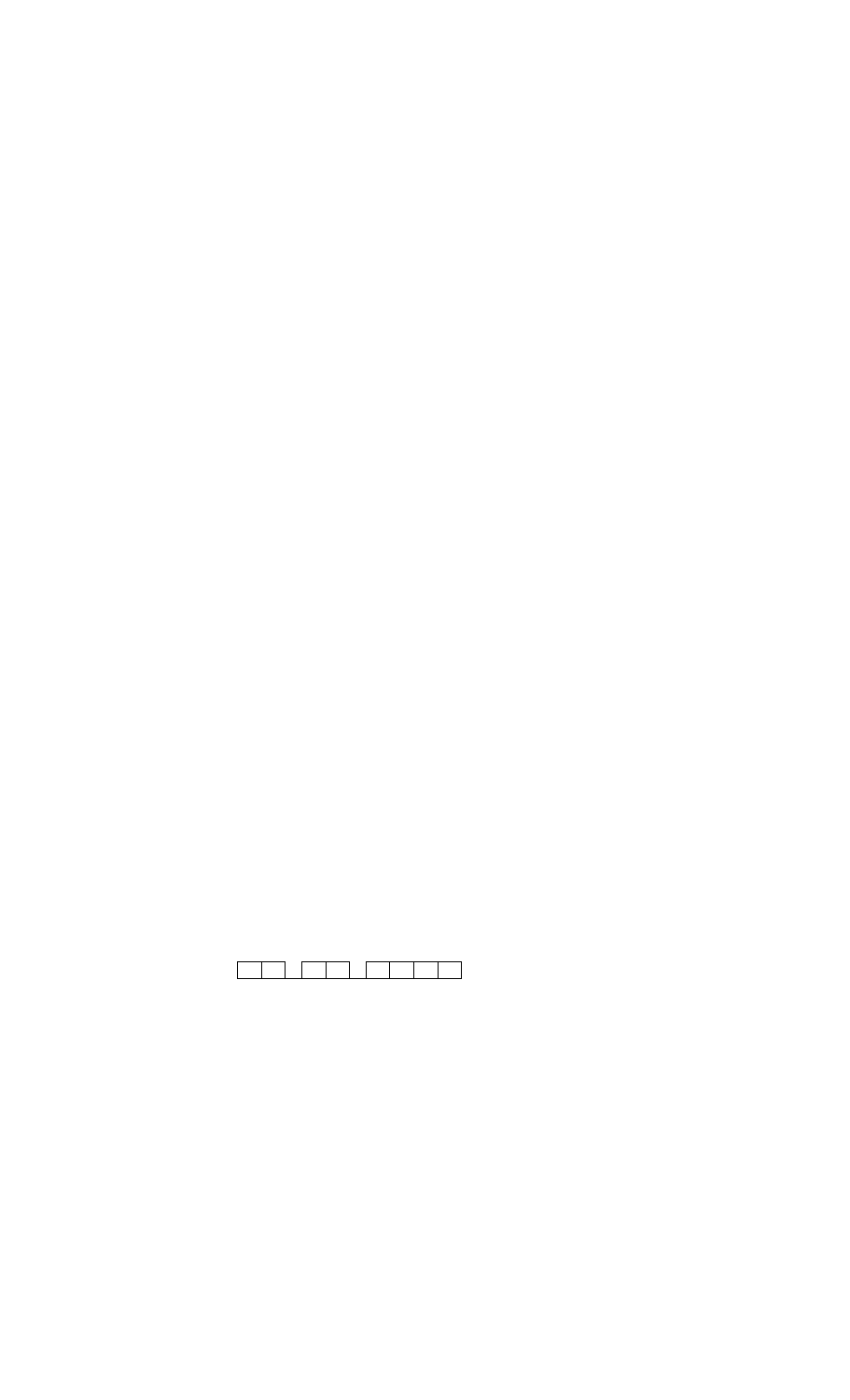## G. PARTISANSHIP

| 47. | Among the political parties listed here, which party if any do you feel |                            |  |
|-----|-------------------------------------------------------------------------|----------------------------|--|
|     | closest to?                                                             |                            |  |
|     | (ONE ANSWER ONLY& SHOWCARD)                                             |                            |  |
|     |                                                                         |                            |  |
|     | [Use two-digit code to cover all major parties in your country.]        |                            |  |
|     |                                                                         | <b>○GO TO INTRO OF Q49</b> |  |
| 48. | How close do you feel to (answer in Q47)? Is it very close,             |                            |  |
|     | somewhat close, or just a little close?                                 |                            |  |
|     |                                                                         |                            |  |
|     |                                                                         |                            |  |
|     |                                                                         |                            |  |

# H. TRADITIONALISM

49-63. Please tell me how you feel about the following statements. Would you say you **strongly agree**, **somewhat agree**, **somewhat disagree**, or **strongly disagree**? **(SHOWCARD)** (**Do not read:** Do not understand the question, Can't choose & Decline to answer)

|     |                                                                                                                                                                                      | <b>SA</b> | <b>SWA</b>     | <b>SWD</b> | <u>SD</u> | DU             | cc | DA |
|-----|--------------------------------------------------------------------------------------------------------------------------------------------------------------------------------------|-----------|----------------|------------|-----------|----------------|----|----|
| 49. | Most people are trustworthy? (NEW)                                                                                                                                                   | 1         | $\overline{2}$ | 3          | 4         | $\overline{7}$ | 8  | 9  |
| 50. | For the sake of the family, the individual should put his personal<br>interests second.                                                                                              |           | $\overline{2}$ | 3          | 4         | $\overline{7}$ | 8  | 9  |
| 51. | In a group, we should sacrifice our individual interest for the sake of the<br>group's collective interest. (NEW)                                                                    | 1         | $\overline{2}$ | 3          | 4         | 7              | 8  | 9  |
| 52. | For the sake of national interest, individual interest could be sacrificed.<br>(NEW)                                                                                                 | 1         | $\overline{2}$ | 3          | 4         | 7              | 8  | 9  |
| 53. | When dealing with others, developing a long-term relationship is more<br>important than securing one's immediate interest. (NEW)                                                     | 1         | $\overline{2}$ | 3          | 4         | $\overline{7}$ | 8  | 9  |
| 54. | When dealing with others, one should not only focus on immediate<br>interest but also plan for future. (NEW)                                                                         |           | $\overline{2}$ | 3          | 4         | $\overline{7}$ | 8  | 9  |
| 55. | Even if parents' demands are unreasonable, children still should do<br>what they ask.                                                                                                |           | $\overline{2}$ | 3          | 4         | 7              | 8  | 9  |
| 56. | When a mother-in-law and a daughter-in-law come into conflict, even if<br>the mother-in-law is in the wrong, the husband should still persuade his<br>wife to obey his mother. (NEW) | 1         | $\overline{2}$ | 3          | 4         | $\overline{7}$ | 8  | 9  |
| 57. | Being a student, one should not question the authority of their teacher.                                                                                                             | 1         | 2              | 3          | 4         | $\overline{7}$ | 8  | 9  |
| 58. | In a group, we should avoid open quarrel to preserve the harmony of<br>the group. (NEW)                                                                                              |           | $\overline{2}$ | 3          | 4         | $\overline{7}$ | 8  | 9  |
| 59. | Even if there is some disagreement with others, one should avoid the<br>conflict. (NEW)                                                                                              | 1         | $\overline{2}$ | 3          | 4         | $\overline{7}$ | 8  | 9  |
| 60. | A person should not insist on his own opinion if his co-workers disagree<br>with him.                                                                                                | 1         | $\overline{2}$ | 3          | 4         | 7              | 8  | 9  |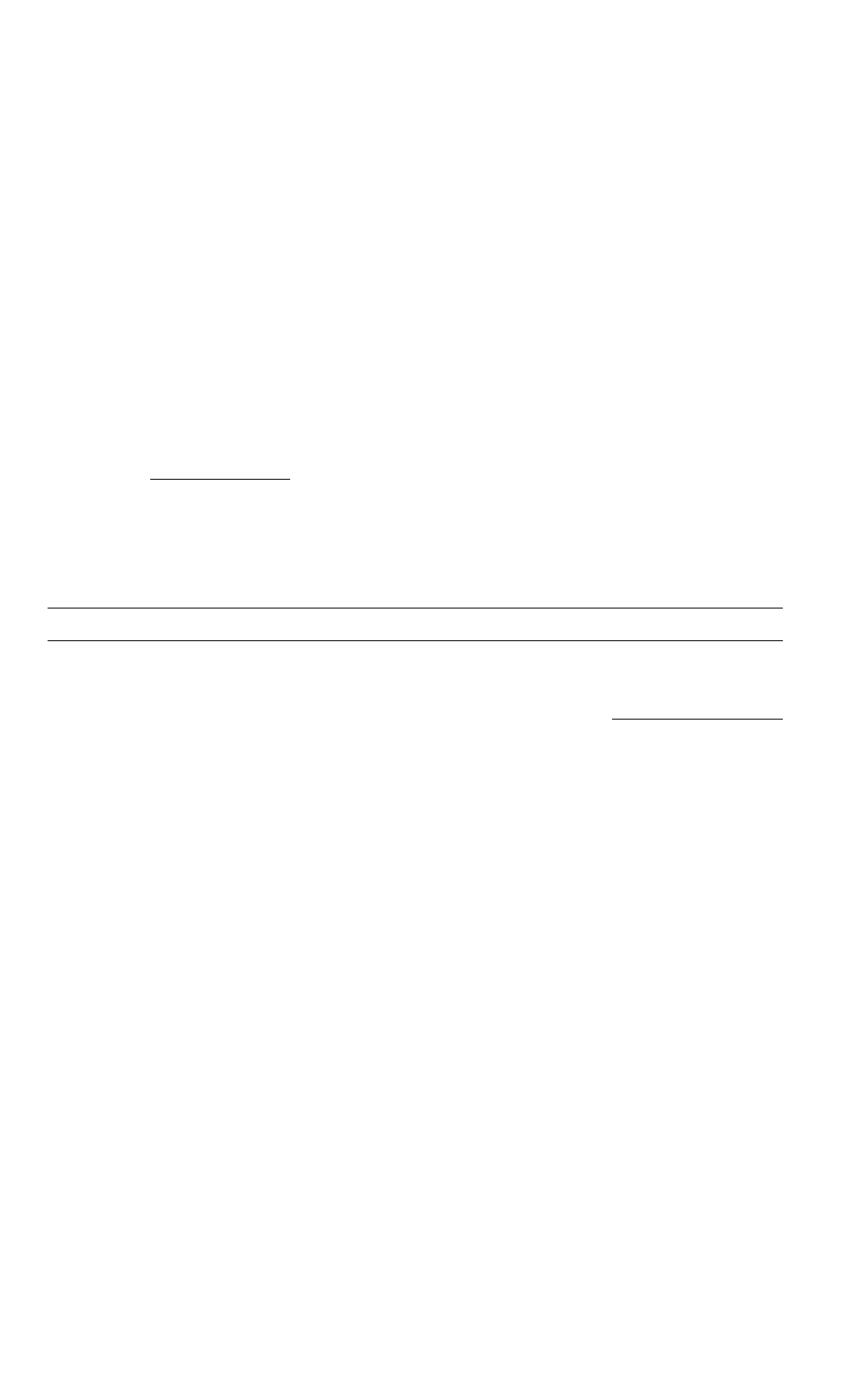| 61. | Wealth and poverty, success and failure are all determined by fate.<br>(NEW)                      |  | 1 2 3 4 7   |  |  |
|-----|---------------------------------------------------------------------------------------------------|--|-------------|--|--|
| 62. | If one could have only one child, it is more preferable to have a boy<br>than a girl. (NEW)       |  | 1 2 3 4 7 8 |  |  |
| 63. | When dealing with others, one should not be preoccupied with<br>temporary gains and losses. (NEW) |  | 1 2 3 4 7   |  |  |

## I. POLITICAL PARTICIPATION

64-68. In the past three (3) years, have you **never, once,** or **more than once** done the following because of personal, family, or neighborhood problems, or problems with government officials and policies? (**Do not read:** Can't choose & Decline to answer)

|     | (SHOWCARD)                                                               |      | <b>More</b><br>than | Never     |         |         |
|-----|--------------------------------------------------------------------------|------|---------------------|-----------|---------|---------|
| 64. | Contacted elected officials or legislative representatives at any level. | Once | once<br>2           | Done<br>0 | СC<br>8 | DA<br>9 |
|     | [GBS]                                                                    |      |                     |           |         |         |
| 65. | Contacted officials at higher level. < Optional>                         |      |                     | 0         | 8       | 9       |
| 66. | Contacted traditional leaders/community leaders. < Optional> [GBS]       |      |                     | 0         | 8       | 9       |
| 67. | Contacted other influential people outside the government. (NEW)         |      |                     |           | 8       | 9       |
| 68. | Contacted news media. (NEW) [GBS]                                        |      |                     |           | 8       | 9       |

69-72. Here is a list of actions that people sometimes take as citizens. For each of these, please tell me whether you, personally, have **never, once,** or **more than once** done any of these things during the past three years. (**Do not read:** Can't choose & Decline to answer)

|     | (SHOWCARD)                                                      | Once | <b>More</b><br>than<br>once | Never<br>Done | CС | DA |
|-----|-----------------------------------------------------------------|------|-----------------------------|---------------|----|----|
| 69. | Got together with others to try to resolve local problems (NEW) |      | 2                           |               | 8  |    |
| 70. | Got together with others to raise an issue or sign a petition   |      |                             | 0             | 8  | 9  |
| 71. | Attended a demonstration or protest march [GBS]                 |      |                             | 0             | 8  | 9  |
| 72. | Used force or violence for a political cause (NEW) [GBS]        |      |                             |               | 8  |    |

73. Thinking of whether you voted or not ever since you became eligible for voting, how would you describe yourself –have you voted in every election, voted in most elections, voted in some elections or hardly ever voted?

| [Do not read]Not applicable (eligible only once)0 |  |
|---------------------------------------------------|--|
|                                                   |  |
|                                                   |  |
|                                                   |  |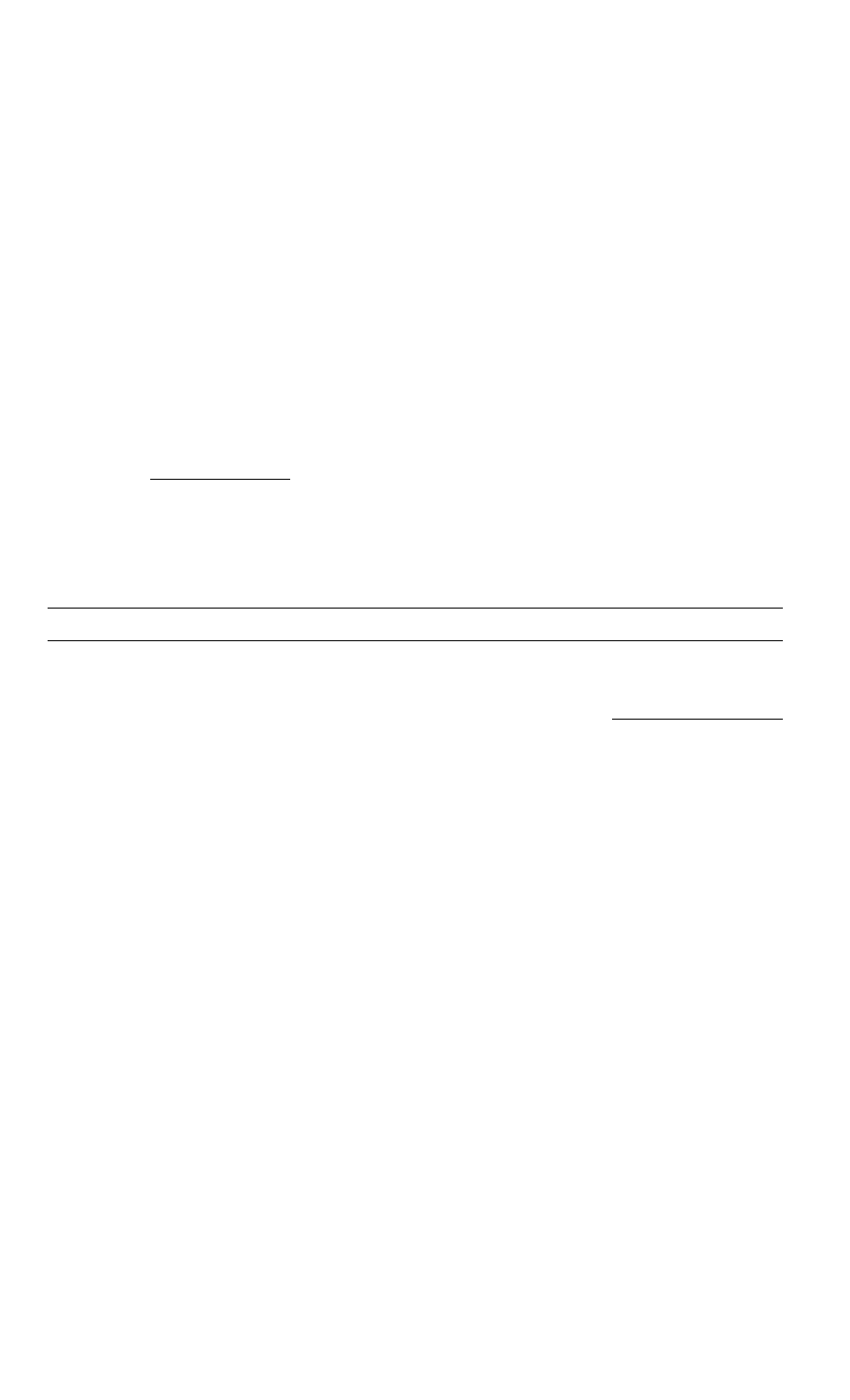# J. REGIME PREFERENCE

|              | 74-79. Let's talk for a moment about the kind of government you would like to have in this country, which of the followings statements do you agree<br>with most? Choose the first or the second statement. [Interviewer: Probe whether respondent strongly agrees or just agrees the chosen statement]<br>(SHOWCARD) (Do not read: Do not understand the question, Can't choose & Decline to answer) (NEW)                                                    |           |                |   |           |                |    |           |
|--------------|----------------------------------------------------------------------------------------------------------------------------------------------------------------------------------------------------------------------------------------------------------------------------------------------------------------------------------------------------------------------------------------------------------------------------------------------------------------|-----------|----------------|---|-----------|----------------|----|-----------|
|              | 74. Statement 1. Government leaders implement what voters want.<br>Statement 2. Government leaders do what they think is best for the people.(NEW)<br>(Code 7: Do not understand the question, Code 8: Can't choose, Code 9: Decline to answer)<br>74a. Do you strongly agree or just agree with the chosen statement?<br>1. Strongly agree<br>2. Agree                                                                                                        |           |                |   |           |                |    |           |
|              | 75. Statement 1. Government is our employee, the people should tell government what needs to be done.<br>Statement 2. The government is like parent, it should decide what is good for us. (NEW)<br>(Code 7: Do not understand the question, Code 8: Can't choose, Code 9: Decline to answer)<br>75a. Do you strongly agree or just agree with the chosen statement?<br>1. Strongly agree<br>2. Agree                                                          |           |                |   |           |                |    |           |
|              | 76. Statement 1. The media should have the right to publish news and ideas without government control.<br>Statement 2. The government should have the right to prevent the media from publishing things that might be politically destabilizing.<br>(NEW)<br>(Code 7: Do not understand the question, Code 8: Can't choose, Code 9: Decline to answer)<br>76a. Do you strongly agree or just agree with the chosen statement?<br>1. Strongly agree<br>2. Agree |           |                |   |           |                |    |           |
|              | 77. Statement 1. People should look after themselves and be primarily responsible for their own success in life.<br>Statement 2. The government should bear the main responsibility for taking care of the wellbeing of the people. (NEW)<br>(Code 7: Do not understand the question, Code 8: Can't choose, Code 9: Decline to answer)<br>77a. Do you strongly agree or just agree with the chosen statement?<br>1. Strongly agree<br>2. Agree                 |           |                |   |           |                |    |           |
|              | 78. Statement 1. Political leaders are chosen by the people through open and competitive elections.<br>Statement 2. Political leaders are chosen on the basis on their virtue and capability even without election. (NEW)<br>(Code 7: Do not understand the question, Code 8: Can't choose, Code 9: Decline to answer)<br>78a. Do you strongly agree or just agree with the chosen statement?<br>1. Strongly agree<br>2. Agree                                 |           |                |   |           |                |    |           |
|              | 79. Statement 1. Multiple parties compete to represent political interests.<br>Statement 2. One party represents the interests of all the people. (NEW)<br>(Code 7: Do not understand the question, Code 8: Can't choose, Code 9: Decline to answer)<br>79a. Do you strongly agree or just agree with the chosen statement?<br>1. Strongly agree<br>2. Agree                                                                                                   |           |                |   |           |                |    |           |
| $80-$<br>83. | Now I'd like to ask you about the kind of government that we have in our country. These questions are not about the current leaders, but<br>about our overall system, the way the government is set up in general, even though leaders might come and go. (This way of setting up the<br>battery is designed to direct respondents' attention to the regime instead of the incumbents.) Agree or disagree. (NEW)                                               |           |                |   |           |                |    |           |
|              |                                                                                                                                                                                                                                                                                                                                                                                                                                                                | <u>SA</u> | $\triangle$    | D | <u>SD</u> | <b>DU</b>      | cc | <u>DA</u> |
| 80.          | Over the long run, our system of government is capable of solving the<br>problems our country faces. (NEW)                                                                                                                                                                                                                                                                                                                                                     | 1         | $\overline{2}$ | 3 | 4         | $\overline{7}$ | 8  | 9         |
| 81.          | Thinking in general, I am proud of our system of government. (NEW)                                                                                                                                                                                                                                                                                                                                                                                             | 1         | $\overline{2}$ | 3 | 4         | $\overline{7}$ | 8  | 9         |

82. A system like ours, even if it runs into problems, deserves the people's support. (NEW)

1 2 3 4 7 8 9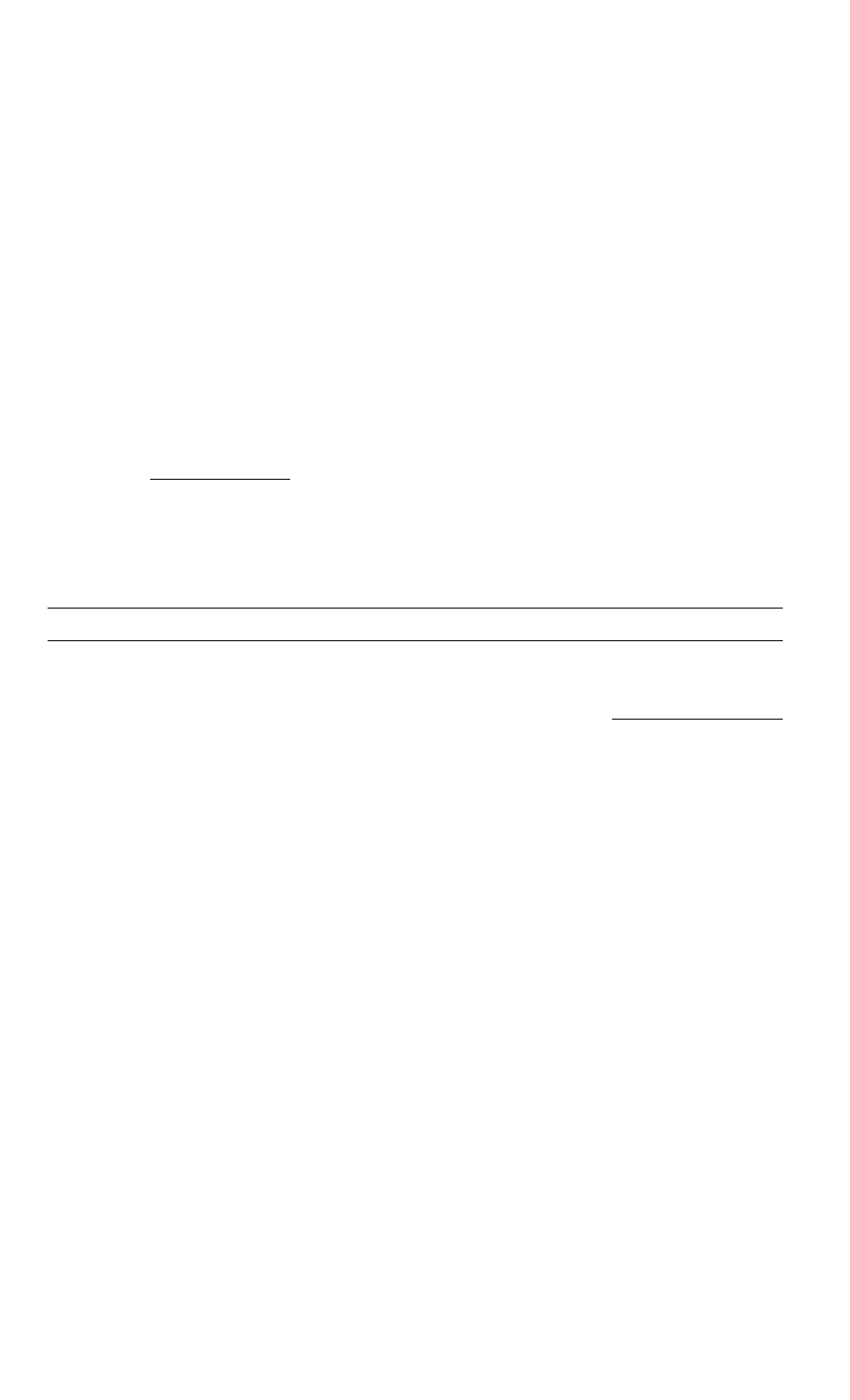- 83. I would rather live under our system of government than any other that I can think of. (NEW) 1 2 3 4 7 8 9
- 84. Compared with other systems in the world, would you say our system of government works fine as it is, needs minor change, needs major change, or should be replaced? (NEW)

| Should be replaced measurements and an anti- |  |
|----------------------------------------------|--|
|                                              |  |
|                                              |  |
|                                              |  |

#### K. MEANING OF DEMOCRACY【**GBS used the original design**】

#### 85- 88. Many things may be desirable, but not all of them are essential characteristics of democracy. If you have to choose only one from each four sets of statements that I am going to read, which one would you choose as the most essential characteristics of a democracy? (Please read out options 1 to 4) (SHOWCARD) (Do not read: Do not understand the question, Can't choose & Decline to answer) (NEW)

- 85. 1. Government narrows the gap between the rich and the poor.
	- 2. People choose the government leaders in free and fair election.
	- 3. Government does not waste any public money.
	- 4. People are free to express their political views openly. (NEW)

(Code 7: Do not understand the question, Code 8: Can't choose, Code 9: Decline to answer)

- 86. 1. The legislature has oversight over the government.
	- 2. Basic necessities, like food, clothes and shelter, are provided for all.
	- 3. People are free to organize political groups.
	- 4. Government provides people with quality public services. (NEW)

(Code 7: Do not understand the question, Code 8: Can't choose, Code 9: Decline to answer)

- 87. 1. Government ensures law and order.
	- 2. Media is free to criticize the things government does.
	- 3. Government ensures job opportunities for all.
	- 4. Multiple parties compete fairly in the election. (NEW)

(Code 7: Do not understand the question, Code 8: Can't choose, Code 9: Decline to answer)

- 88. 1. People have the freedom to take part in protests and demonstrations.
	- 2. Politics is clean and free of corruption.
	- 3. The court protects the ordinary people from the abuse of government power.
	- 4. People receive state aid if they are unemployed. (NEW)

(Code 7: Do not understand the question, Code 8: Can't choose, Code 9: Decline to answer)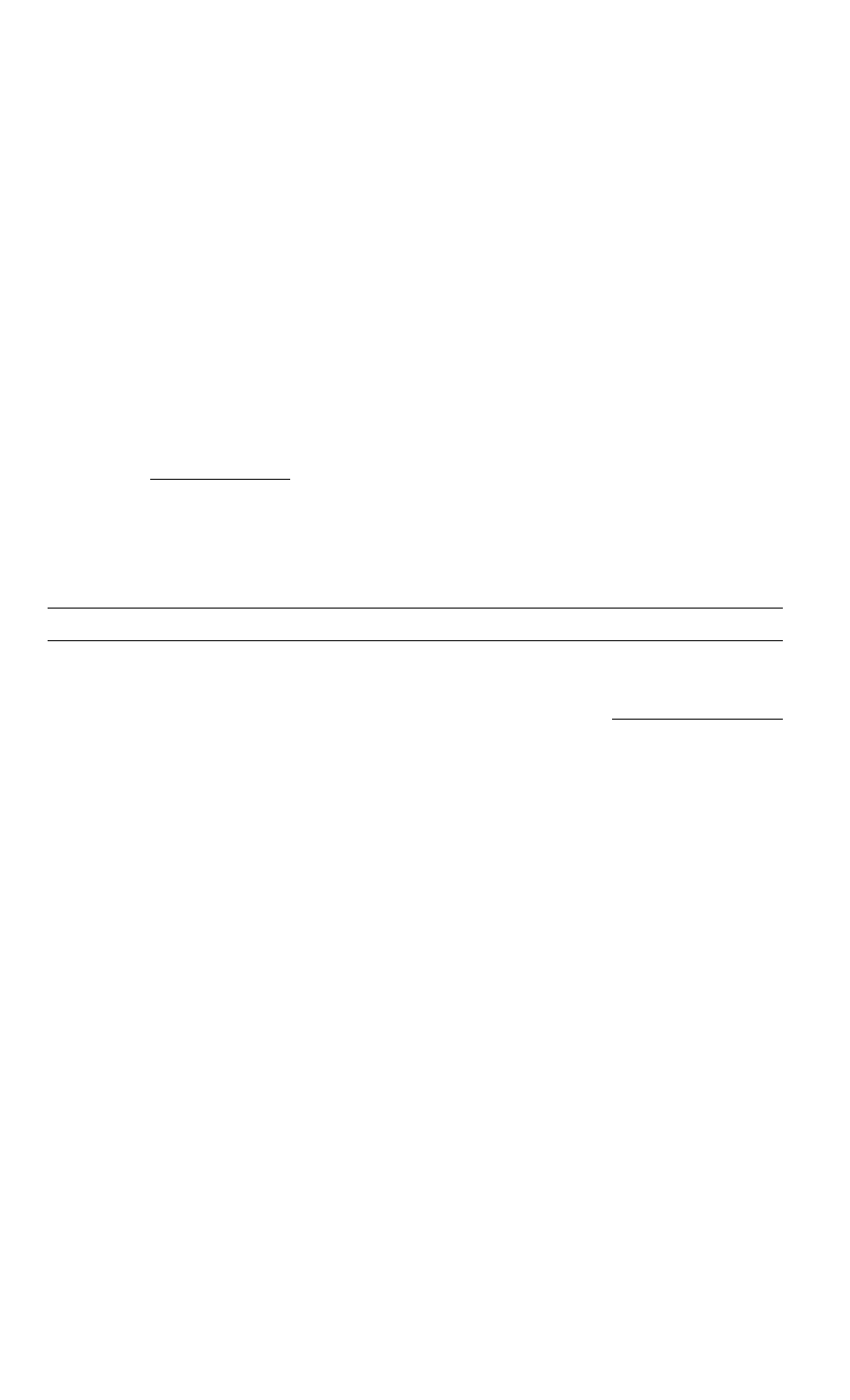### L. SATISFACTION WITH GOVERNMENT AND DEMOCRACY

| 89. | On the whole, how satisfied or dissatisfied are you with the way |                                   |  |
|-----|------------------------------------------------------------------|-----------------------------------|--|
|     | democracy works in [Country]. Are you ? (SHOWCARD) [GBS]         |                                   |  |
|     |                                                                  |                                   |  |
|     |                                                                  |                                   |  |
|     |                                                                  |                                   |  |
|     |                                                                  |                                   |  |
|     |                                                                  |                                   |  |
| 90. | In your opinion how much of a democracy is [Country Name]?       |                                   |  |
|     | (Read out options. Only one option to be chosen.)                |                                   |  |
|     |                                                                  | A democracy, with major problems3 |  |
|     |                                                                  |                                   |  |
|     |                                                                  |                                   |  |
|     |                                                                  |                                   |  |
|     |                                                                  |                                   |  |

91-93. Here is a scale: 1 means completely undemocratic and 10 means completely democratic. (SHOWCARD) (**Do not read:** Do not understand the question, Can't choose & Decline to answer)

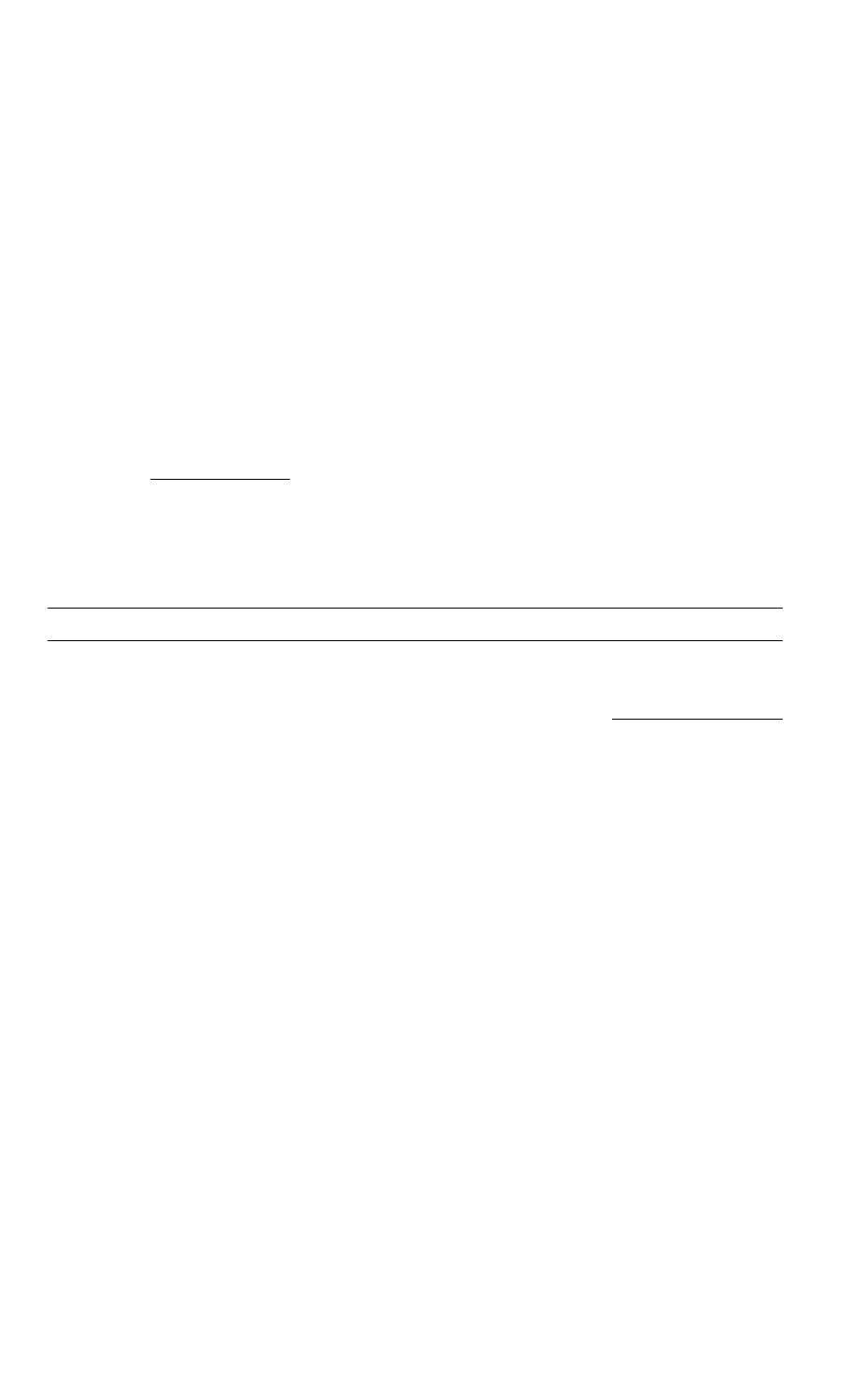

94. Here is a similar scale of 1 to 10 measuring the extent to which people think democracy is suitable for our country. If "1" means that democracy is completely unsuitable for **[**name of country**]** today and "10" means that it is completely suitable, where would you place our country today?【**GBS**】



95. How satisfied or dissatisfied are you with the **[**name of president, etc. ruling current**]** government? Are you …? (SHOWCARD)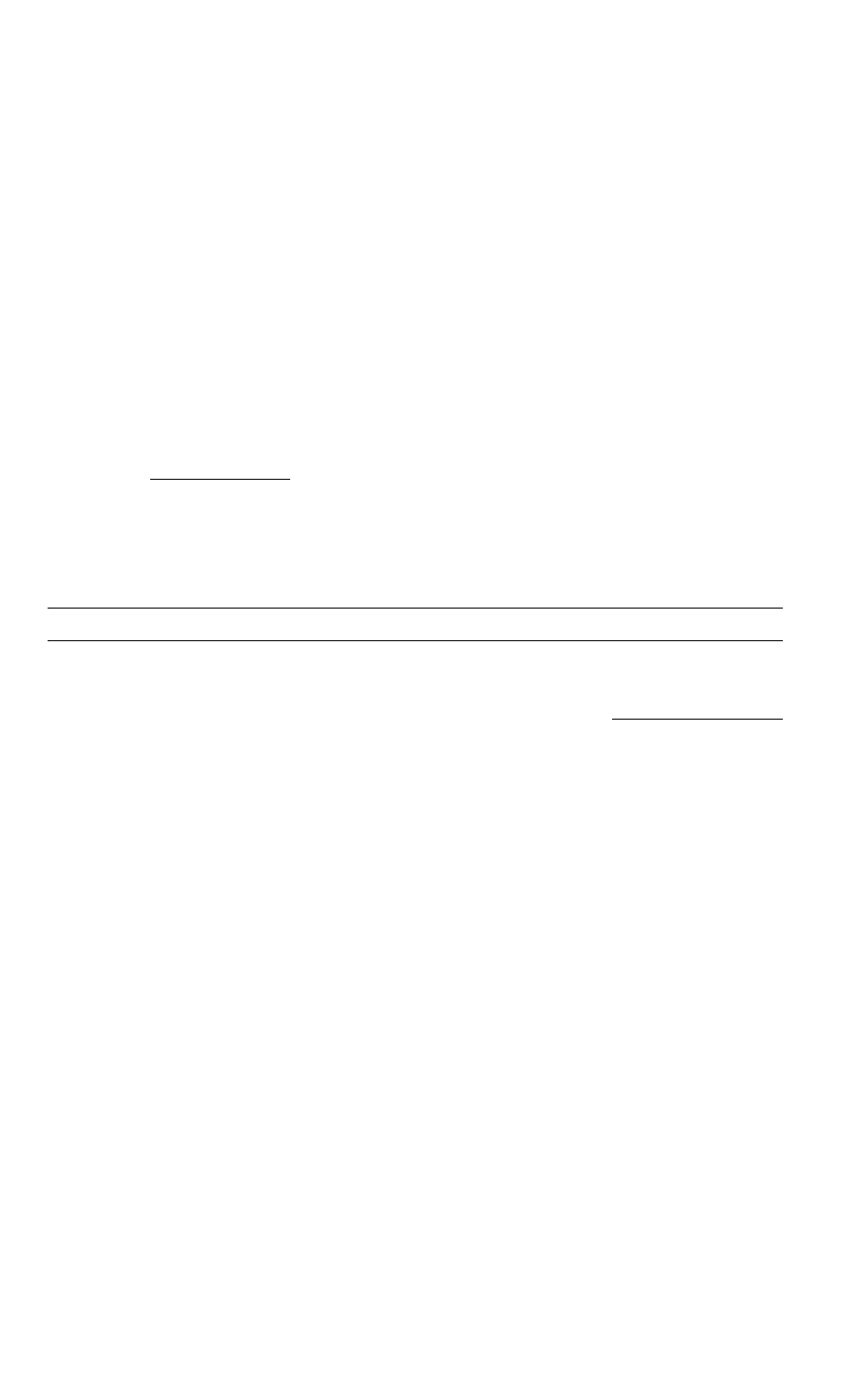#### M. MOST IMPORTANT PROBLEMS

96. In your opinion, what are the most important problems facing this country that government should address? *[Do not read options. Code from responses. Accept up to one answer. Country team could add extra response categories to fit the local context.]* **[Record Verbatim Answers and Then Use the Codes Below]** 

|  | 96. Response: |  |
|--|---------------|--|
|--|---------------|--|

| <b>Economics</b><br>Management of the economy<br>1<br>$\overline{2}$<br>Wages, incomes and salaries<br>3<br>Unemployment |
|--------------------------------------------------------------------------------------------------------------------------|
|                                                                                                                          |
|                                                                                                                          |
|                                                                                                                          |
|                                                                                                                          |
| $\overline{\mathbf{4}}$<br>Poverty/destitution                                                                           |
| 5<br>Rates and Taxes                                                                                                     |
| 6<br>Loans / credit                                                                                                      |
| Food / Agriculture                                                                                                       |
| $\overline{7}$<br>Farming/agriculture                                                                                    |
| 8<br>Food shortage/famine                                                                                                |
| 9<br>Drought                                                                                                             |
| 10<br>Land                                                                                                               |
| <b>Infrastructure</b>                                                                                                    |
| Transportation<br>11                                                                                                     |
| 12<br>Communications                                                                                                     |
| Infrastructure / roads<br>13                                                                                             |
| <b>Government Services</b>                                                                                               |
| Education<br>14                                                                                                          |
| 15<br>Housing                                                                                                            |
| 16<br>Electricity                                                                                                        |
| 17<br>Water supply                                                                                                       |
| 18<br>Orphans/street children/homeless children                                                                          |
| 19<br>Services (other)                                                                                                   |
| <b>Health</b>                                                                                                            |
| Health<br>20                                                                                                             |
| <b>AIDS</b><br>21                                                                                                        |
| 22<br>Sickness / Disease                                                                                                 |
| Governance                                                                                                               |
| 23<br>Crime and Security                                                                                                 |
| 24<br>Corruption                                                                                                         |
| 25<br>Political violence                                                                                                 |
| 26<br>Political instability/political divisions/ ethnic tensions                                                         |
| 27<br>Discrimination/ inequality                                                                                         |
| Gender issues/women's rights<br>28                                                                                       |
| 29<br>Democracy/political rights                                                                                         |
| 30<br>War (international)                                                                                                |
| Civil war<br>31                                                                                                          |
| $\pmb{0}$<br>Nothing/ no problems                                                                                        |
| 998<br>Can't choose                                                                                                      |
| Other, Specify<br>(Post Code)                                                                                            |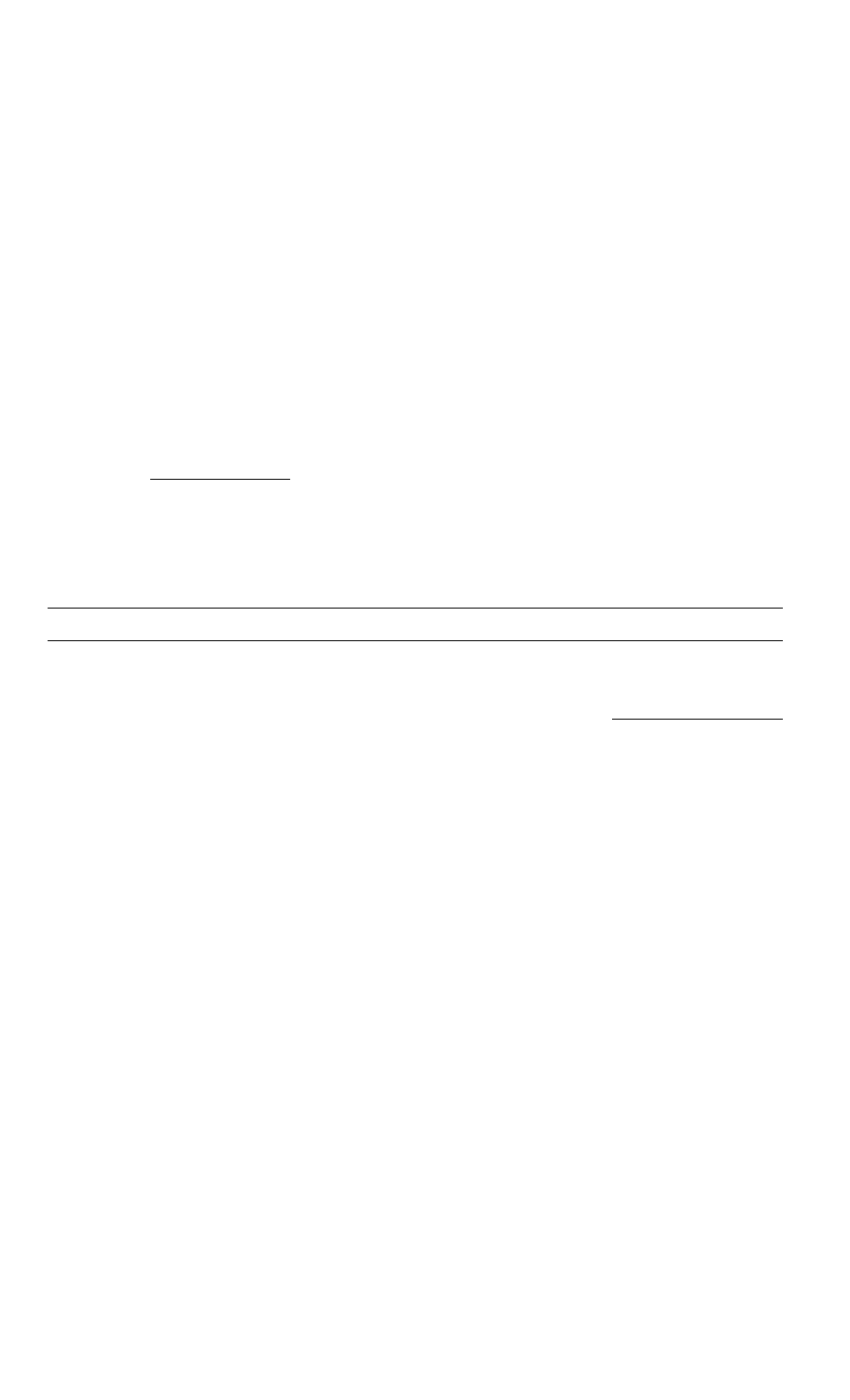| 97. | How likely is it that the government will solve the most important    |
|-----|-----------------------------------------------------------------------|
|     | problem you identified within the next five years? [Read out options] |

## N. QUALITY OF GOVERNANCE

98- 107. Now I am going to read to you a list of statements that describe how people often feel about the state of affairs in [country name]. Please tell me whether you **strongly agree**, **somewhat agree**, **somewhat disagree**, or **strongly disagree** with each of these statements. (**Do not read:** Do not understand the question, Can't choose & Decline to answer ) (SHOWCARD)

|      |                                                                                                                                               | <u>SA</u> | <b>SWA</b>                                    | <b>SWD</b> | <u>SD</u> | <u>DU</u>      | cc | <u>DA</u> |
|------|-----------------------------------------------------------------------------------------------------------------------------------------------|-----------|-----------------------------------------------|------------|-----------|----------------|----|-----------|
| 98.  | People have the power to change a government they don't<br>like. [GBS]                                                                        | 1         | 2                                             | 3          | 4         | $\overline{7}$ | 8  |           |
| 99.  | Political parties or candidates in our country have equal<br>access to the mass media during the election period.                             | 1         | $\overline{2}$                                | 3          | 4         | $\overline{7}$ | 8  | 9         |
| 100. | Between elections, the people have no way of holding the<br>government responsible for its actions.                                           | 1         | $\overline{2}$                                | 3          | 4         | $\overline{7}$ | 8  | 9         |
| 101. | When government leaders break the laws, there is nothing<br>the court can do. (NEW)                                                           | 1         | $\overline{2}$                                | 3          | 4         | $\overline{7}$ | 8  | 9         |
| 102. | Most citizens in our country don't make much effort to<br>influence government decisions. (NEW)                                               | 1         | $\overline{2}$                                | 3          | 4         | 7              | 8  | 9         |
| 103. | All citizens from different ethnic communities in Country X<br>are treated equally by the government. (NEW) [GBS used the<br>original design) | 1         | 2                                             | 3          | 4         | $\overline{7}$ | 8  | 9         |
| 104. | Rich and poor people are treated equally by the government.<br>(NEW)<br><b>[GBS used the original design]</b>                                 | 1         | $\overline{2}$                                | 3          | 4         | $\overline{7}$ | 8  | 9         |
| 105. | People have basic necessities like food, clothes, and shelter.                                                                                | 1         | 2                                             | 3          | 4         | 7              | 8  | 9         |
| 106. | People are free to speak what they think without fear. [GBS]                                                                                  | 1         | $\overline{2}$                                | 3          | 4         | 7              | 8  | 9         |
| 107. | People can join any organization they like without fear. [GBS]                                                                                | 1         | 2                                             | 3          | 4         | $\overline{7}$ | 8  | 9         |
| 108. | Do officials who commit crimes go unpunished? (SHOWCARD)<br>(NEW) [GBS]                                                                       |           | [Do not read] Don't understand the question 7 |            |           |                |    |           |
| 109. | How often do government officials withhold important information<br>from the public view? (SHOWCARD)                                          |           | [Do not read] Don't understand the question7  |            |           |                |    |           |

**[Do not read]** Can't choose..................................8 **[Do not read]** Decline to answer..........................9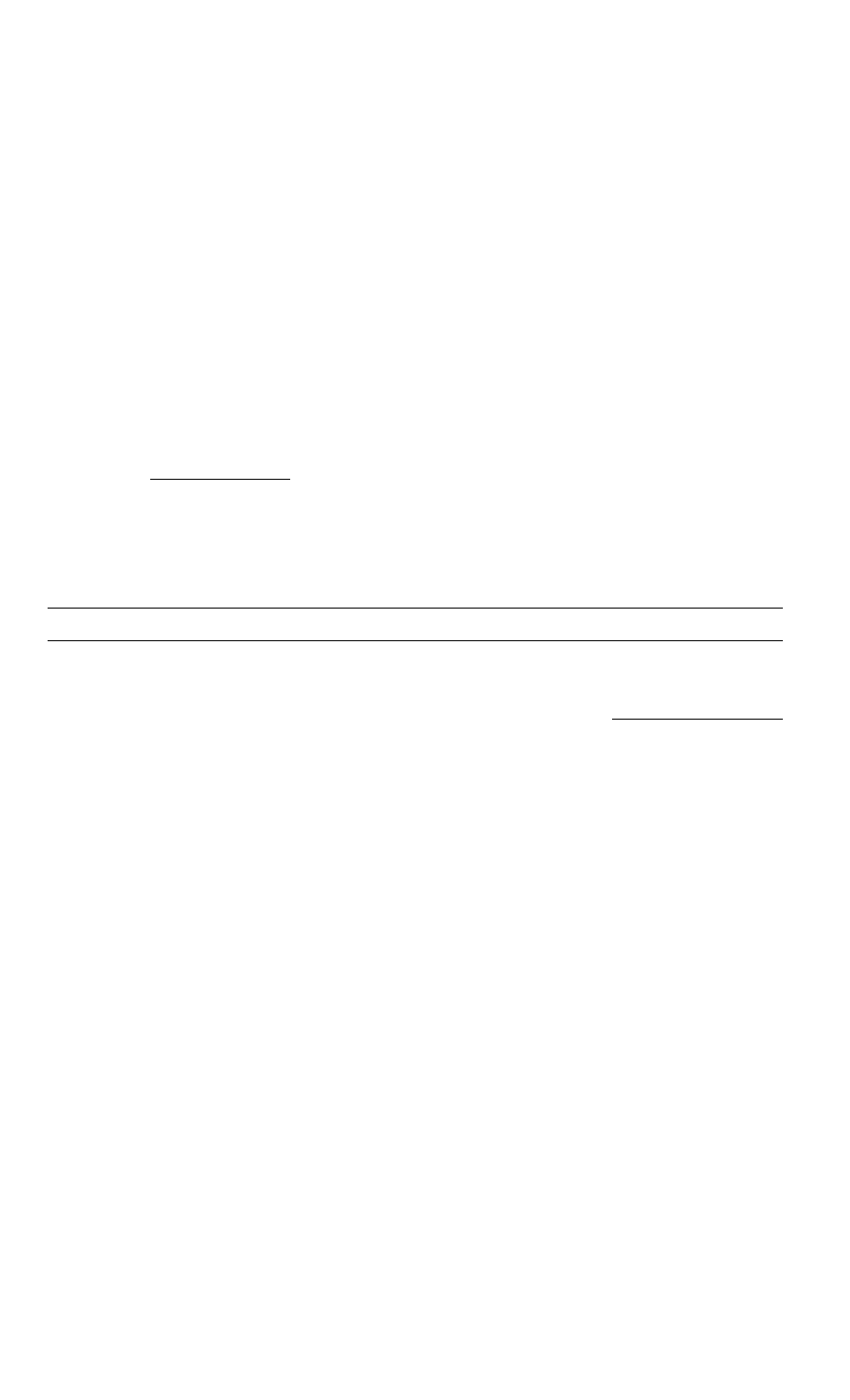| 110. | How often do you think government leaders break the law or abuse<br>their power? (SHOWCARD)(NEW) |                                               |  |
|------|--------------------------------------------------------------------------------------------------|-----------------------------------------------|--|
|      |                                                                                                  |                                               |  |
|      |                                                                                                  |                                               |  |
|      |                                                                                                  | [Do not read] Don't understand the question7  |  |
|      |                                                                                                  |                                               |  |
|      |                                                                                                  |                                               |  |
|      |                                                                                                  |                                               |  |
| 111. | How often do you think our elections offer the voters a real choice                              |                                               |  |
|      | between different parties/candidates? (SHOWCARD)                                                 |                                               |  |
|      |                                                                                                  |                                               |  |
|      |                                                                                                  |                                               |  |
|      |                                                                                                  | [Do not read] Don't understand the question 7 |  |
|      |                                                                                                  |                                               |  |
|      |                                                                                                  |                                               |  |
| 112. | To what extent is the legislature capable of keeping government                                  |                                               |  |
|      | leaders in check? (SHOWCARD) (NEW)                                                               |                                               |  |
|      |                                                                                                  |                                               |  |
|      |                                                                                                  |                                               |  |
|      |                                                                                                  | [Do not read] Don't understand the question 7 |  |
|      |                                                                                                  |                                               |  |
|      |                                                                                                  |                                               |  |
| 113. | How well do you think the government responds to what people want?                               |                                               |  |
|      | (SHOWCARD)                                                                                       |                                               |  |
|      |                                                                                                  |                                               |  |
|      |                                                                                                  |                                               |  |
|      |                                                                                                  | [Do not read] Don't understand the question 7 |  |
|      |                                                                                                  |                                               |  |
|      |                                                                                                  |                                               |  |
|      |                                                                                                  |                                               |  |
| 114. | In your neighborhood or community, do people voice their interests                               |                                               |  |
|      | and concerns in local affairs? (SHOWCARD) (NEW)                                                  |                                               |  |
|      |                                                                                                  |                                               |  |
|      |                                                                                                  |                                               |  |
|      |                                                                                                  | [Do not read] Don't understand the question 7 |  |
|      |                                                                                                  |                                               |  |
|      |                                                                                                  |                                               |  |
| 115. | How much do you feel that having elections makes the government                                  |                                               |  |
|      | pay attention to what the people think? (SHOWCARD) (NEW)                                         |                                               |  |
|      |                                                                                                  |                                               |  |
|      |                                                                                                  |                                               |  |
|      |                                                                                                  | [Do not read] Don't understand the question 7 |  |
|      |                                                                                                  |                                               |  |
|      |                                                                                                  |                                               |  |
| 116. | How widespread do you think corruption and bribe-taking are in your                              |                                               |  |
|      | local/municipal government? Would you say ? (SHOWCARD)                                           |                                               |  |
|      | [GBS]                                                                                            |                                               |  |
|      |                                                                                                  |                                               |  |
|      |                                                                                                  |                                               |  |
|      |                                                                                                  |                                               |  |
|      |                                                                                                  |                                               |  |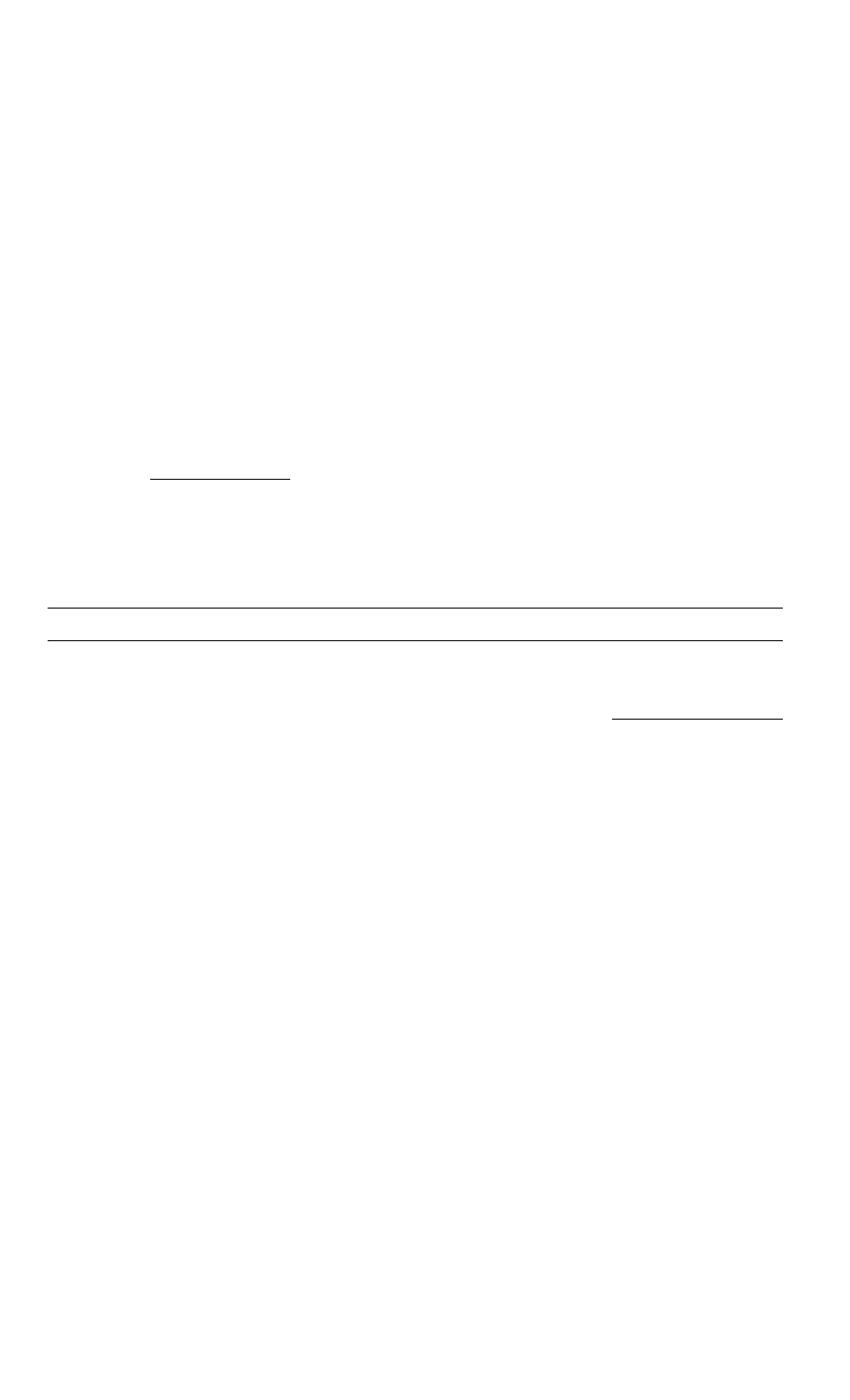117. How widespread do you think corruption and bribe-taking are in the national government **[**in capital city**]**? Would you say …? (SHOWCARD)【**GBS**】

#### 118. In your opinion, is the government working to crack down on corruption and root out bribery? (NEW) [GBS]

119. Have you or anyone you know personally witnessed an act of corruption or bribe-taking by a politician or government official in the past year? IF WITNESSED: Did you personally witness it or were you told about it by a family member or friend who personally witnessed it?

**NOTE :** DO NOT ACCEPT BEING TOLD ABOUT IT BY SOMEONE WHO LEARNED ABOUT AN ACT OF CORRUPTION THROUGH OTHERS OR MASS MEDIA.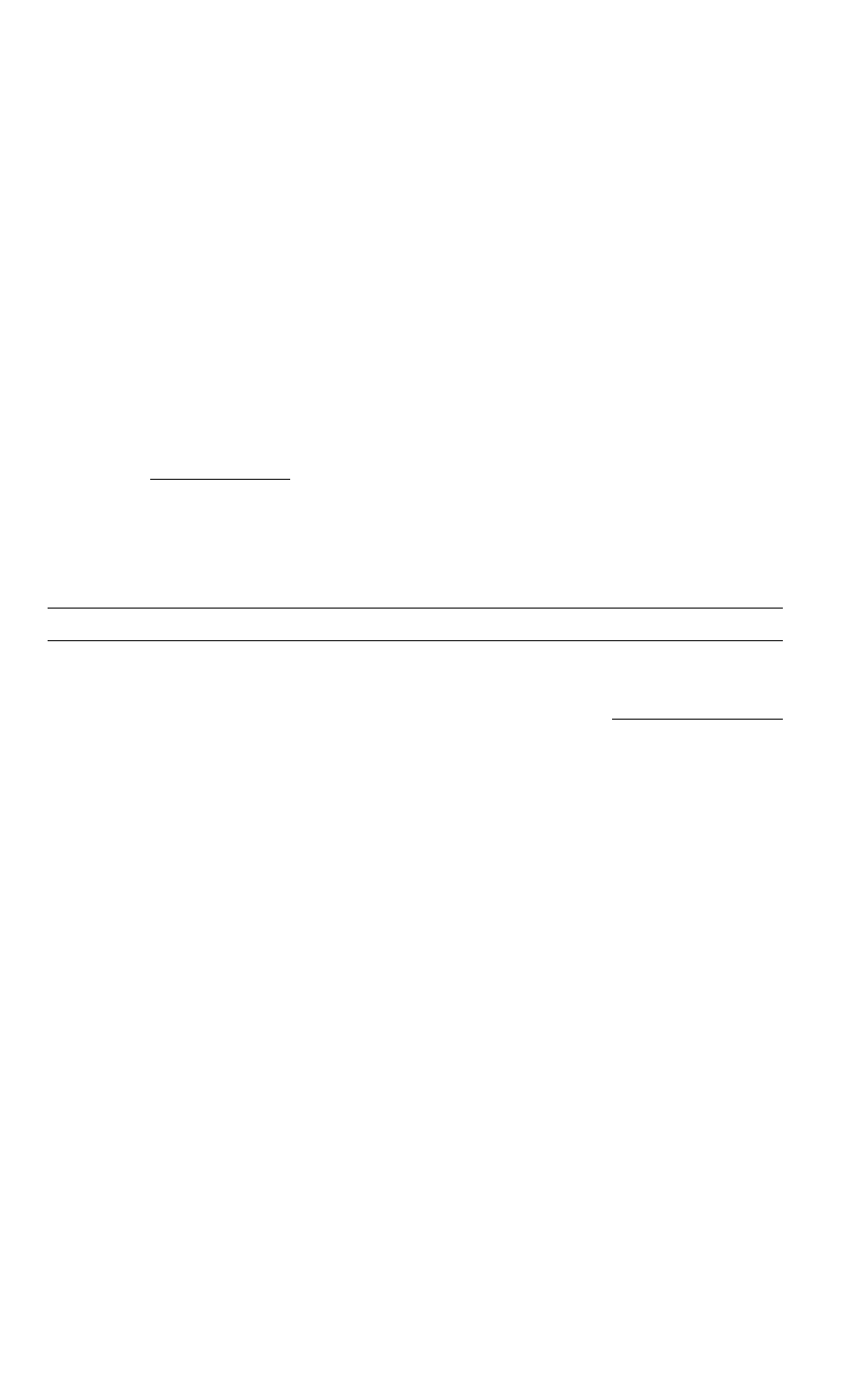#### O. REGIME EVALUATION

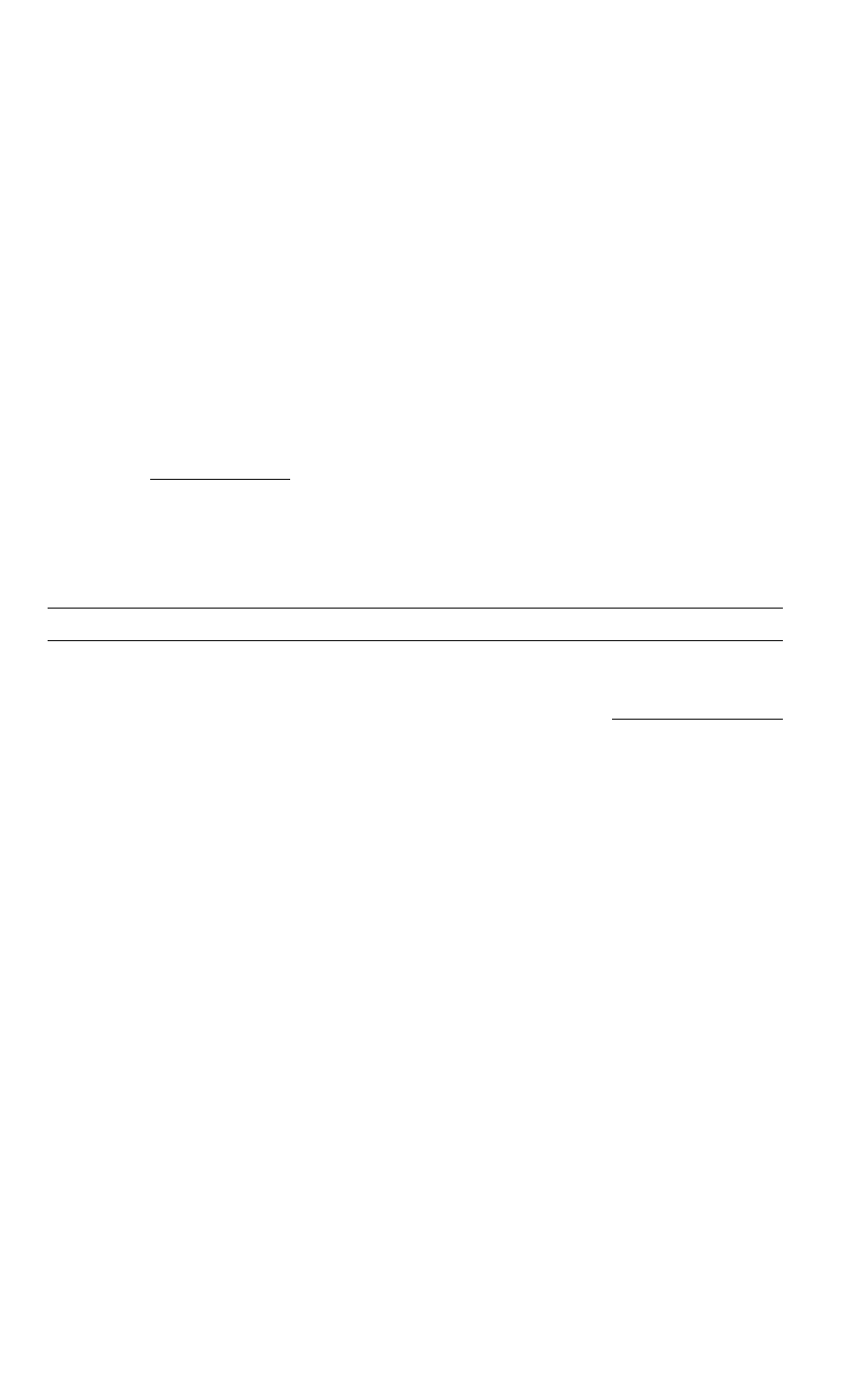## P. DEMOCRATIC LEGITIMACY AND PREFERENCE FOR DEMOCRACY

| 124. | Which of the following statements comes closest to your own opinion? (SHOWCARD) [GBS]          |  |
|------|------------------------------------------------------------------------------------------------|--|
|      |                                                                                                |  |
|      |                                                                                                |  |
|      | For people like me, it does not matter whether we have a democratic or a nondemocratic regime3 |  |
|      |                                                                                                |  |
|      |                                                                                                |  |
|      |                                                                                                |  |

| 125. | Which of the following statements comes closer to your own view? (SHOWCARD) |  |
|------|-----------------------------------------------------------------------------|--|
|      |                                                                             |  |
|      |                                                                             |  |
|      |                                                                             |  |
|      |                                                                             |  |
|      |                                                                             |  |

#### 126. If you had to choose between democracy and economic development, which would you say is more important? (SHOWCARD) **[GBS]**

| [Do not read] They are both equally important material and the content of the state of the state of the state of the state of the state of the state of the state of the state of the state of the state of the state of the s |  |
|--------------------------------------------------------------------------------------------------------------------------------------------------------------------------------------------------------------------------------|--|
|                                                                                                                                                                                                                                |  |
|                                                                                                                                                                                                                                |  |
|                                                                                                                                                                                                                                |  |

#### 127. If you had to choose between reducing economic inequality and protecting political freedom, which would you say is more important? (SHOWCARD) (NEW)

#### 128. Do you agree or disagree with the following statement: "Democracy may have its problems, but it is still the best form of government." (SHOWCARD) (NEW)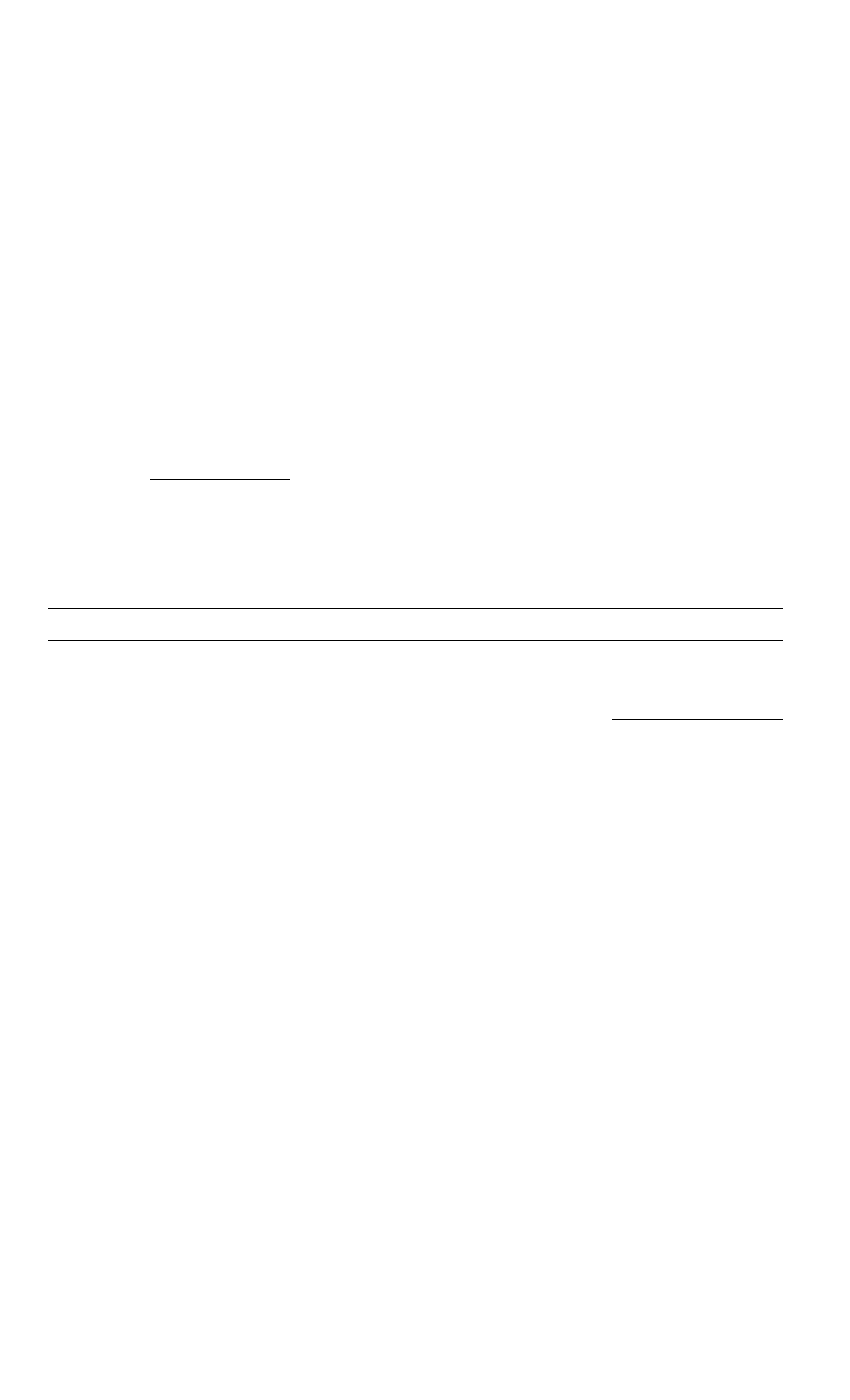#### Q. AGREEMENT/DISAGREEMENT WITH SPECIFIC STATEMENTS

129- There are many ways to govern a country. Would you disapprove or approve of the following alternatives? For each statement, would

132. you say you **strongly approve, approve, disapprove, or strongly disapprove**? (SHOWCARD) (**Do not read:** Do not understand the question, Can't choose & Decline to answer)

#### **DEMOCRATIC LEGITIMACY AND PREFERENCE FOR DEMOCRACY**

| 129. | We should get rid of parliament and elections and have a<br>strong leader decide things. [GBS]                   | SА | SWA<br>2 | <b>SWD</b><br>$\mathbf{r}$ | <u>SD</u><br>4 | DU | <u>cc</u><br>8 | DA<br>9 |
|------|------------------------------------------------------------------------------------------------------------------|----|----------|----------------------------|----------------|----|----------------|---------|
| 130. | Only one political party should be allowed to stand for election<br>and hold office. (NEW)                       |    |          |                            | 4              |    |                |         |
| 131. | The army (military) should come in to govern the country.<br>[ GBS ]                                             |    |          |                            | 4              |    |                |         |
| 132. | We should get rid of elections and parliaments and have<br>experts make decisions on behalf of the people. (NEW) |    |          |                            | $\overline{A}$ |    |                |         |

133- 137. I have here some statements. For each statement, would you say you **strongly agree**, **somewhat agree**, **somewhat disagree**, or **strongly disagree**? (SHOWCARD) (**Do not read:** Do not understand the question, Can't choose & Decline to answer)

|      | CITIZEN EMPOWERMENT AND POLITICAL SUPPORT                                                                                          | SА | <b>SWA</b> | <b>SWD</b> | <u>SD</u> | DU | cc | DA |  |
|------|------------------------------------------------------------------------------------------------------------------------------------|----|------------|------------|-----------|----|----|----|--|
| 133. | I think I have the ability to participate in politics.                                                                             |    |            | 3          | 4         |    | 8  | 9  |  |
| 134. | Sometimes politics and government seems so complicated<br>that a person like me can't really understand what is going on.<br>[GBS] |    |            | 3          | 4         |    | 8  | 9  |  |
| 135. | People like me don't have any influence over what the<br>government does. (NEW)                                                    |    |            | 3          | 4         |    | 8  | 9  |  |
| 136. | You can generally trust the people who run our government to<br>do what is right.                                                  |    |            | 3          | 4         |    | 8  | 9  |  |
| 137. | A citizen should always remain loyal only to his country, no<br>matter how imperfect it is or what wrong it has done.              |    |            | 3          | 4         |    | 8  | 9  |  |

19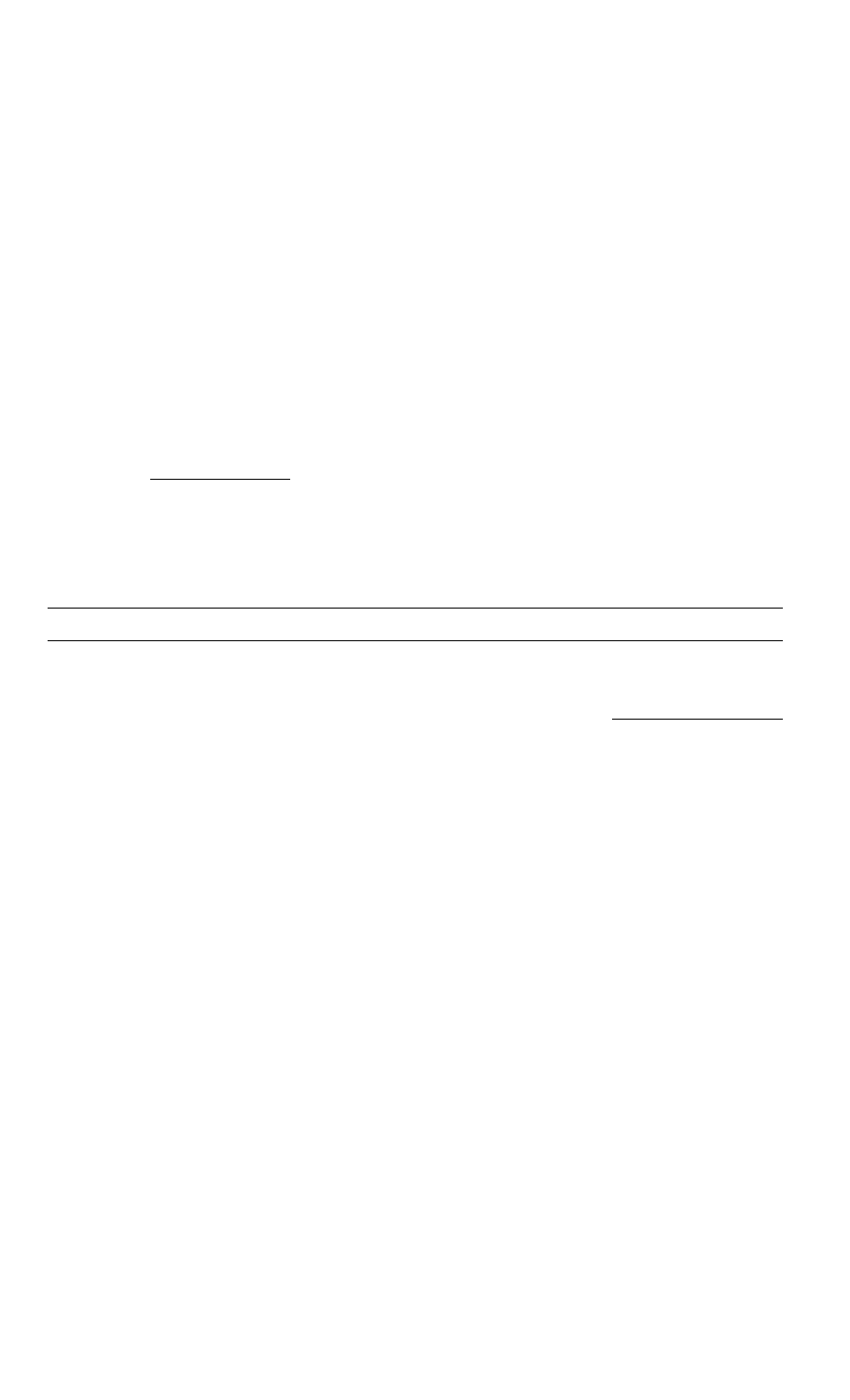# R. AGREEMENT/DISAGREEMENT WITH SPECIFIC STATEMENTS (cont'd)

138- 148.

situation.

I have here other statements. For each statement, would you say you **strongly agree**, **somewhat agree**, **somewhat disagree**, or

**strongly disagree**? (SHOWCARD) (**Do not read:** Do not understand the question, Can't choose & Decline to answer)

|      | <b>AUTHORITARIAN/DEMOCRATIC VALUES</b>                                                                                                        | <b>SA</b> | <b>SWA</b>     | <b>SWD</b> | <b>SD</b> | DU             | cc | DA |
|------|-----------------------------------------------------------------------------------------------------------------------------------------------|-----------|----------------|------------|-----------|----------------|----|----|
| 138. | The government should consult religious authorities when<br>interpreting the laws. (NEW)                                                      |           | $\overline{2}$ | 3          | 4         | 7              | 8  | 9  |
| 139. | Women should not be involved in politics as much as men.<br>(NEW)                                                                             |           | $\overline{2}$ | 3          | 4         | 7              | 8  | 9  |
| 140. | People with little or no education should have as much say in<br>politics as highly-educated people.                                          | 1         | $\overline{2}$ | 3          | 4         | 7              | 8  | 9  |
| 141. | Government leaders are like the head of a family; we should all<br>follow their decisions.                                                    |           | $\overline{2}$ | 3          | 4         | 7              | 8  | 9  |
| 142. | The government should decide whether certain ideas should<br>be allowed to be discussed in society.                                           |           | $\overline{2}$ | 3          | 4         | $\overline{7}$ | 8  | 9  |
| 143. | Harmony of the community will be disrupted if people organize<br>lots of groups.                                                              |           | $\overline{2}$ | 3          | 4         | $\overline{7}$ | 8  | 9  |
| 144. | When judges decide important cases, they should accept the<br>view of the executive branch.                                                   | 1         | $\overline{2}$ | 3          | 4         | $\overline{7}$ | 8  | 9  |
| 145. | If the government is constantly checked [i.e. monitored and<br>supervised] by the legislature, it cannot possibly accomplish<br>great things. |           | $\overline{2}$ | 3          | 4         | $\overline{7}$ | 8  | 9  |
| 146. | If we have political leaders who are morally upright, we can let<br>them decide everything.                                                   |           | $\overline{2}$ | 3          | 4         | $\overline{7}$ | 8  | 9  |
| 147. | If people have too many different ways of thinking, society will<br>be chaotic.                                                               | 1         | $\overline{2}$ | 3          | 4         | $\overline{7}$ | 8  | 9  |
| 148. | When the country is facing a difficult situation, it is ok for the<br>government to disregard the law in order to deal with the               |           | $\overline{2}$ | 3          | 4         | 7              | 8  | 9  |

20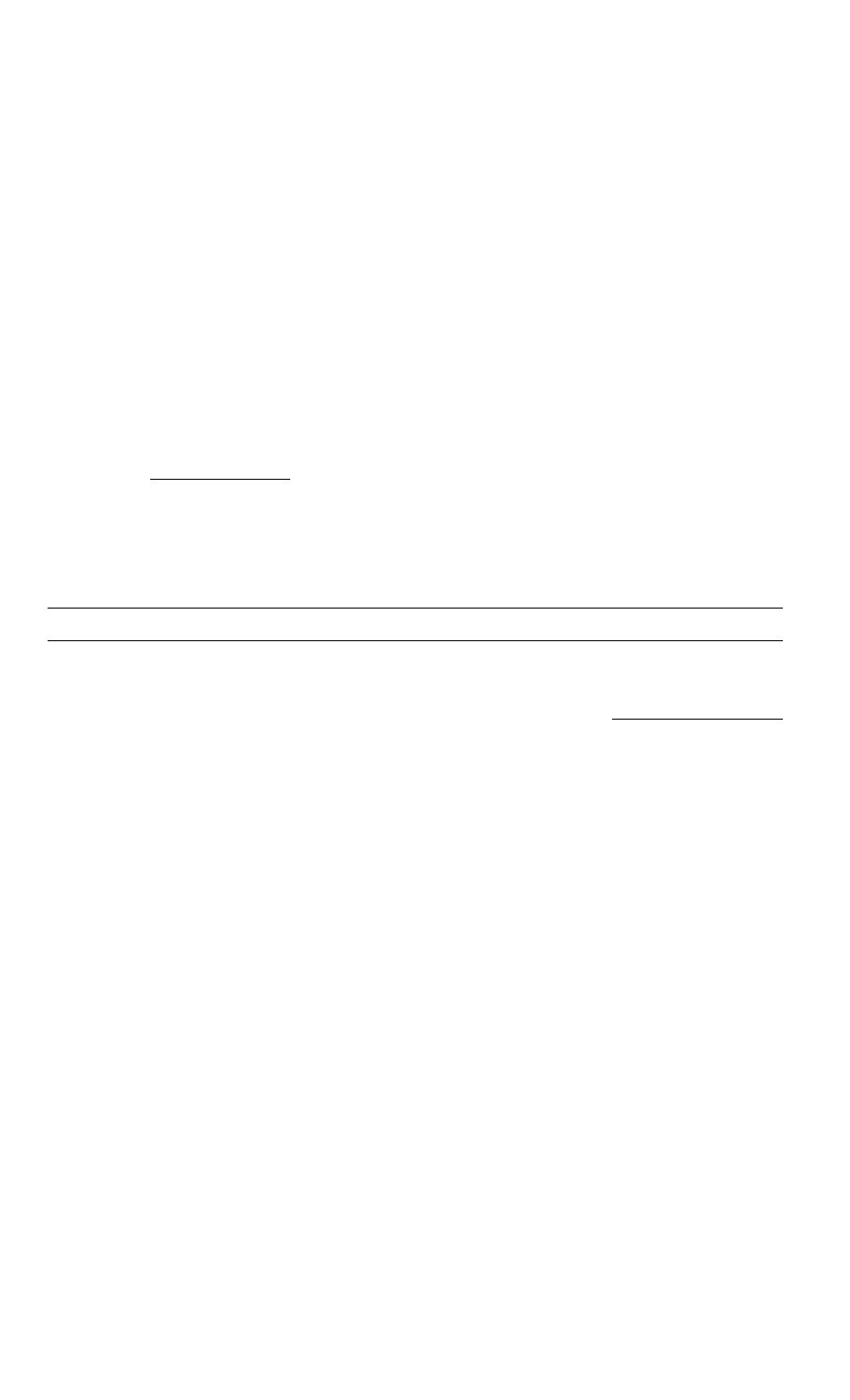## S. GLOBALIZATION

149. How closely do you follow major events in foreign countries / the world?

150. How often do you watch or listen to foreign programs (television, DVDs, movies, radio)? (NEW)

 $151.$ Our country should defend our way of life instead of becoming more and more like other countries. (NEW)

152. Do you agree or disagree with the following statement: "We should protect our farmers and workers by limiting the import of foreign goods." (NEW)

| 153. | Do you agree or disagree with the following statement: "Foreign goods are hurting the local community." (NEW) |  |
|------|---------------------------------------------------------------------------------------------------------------|--|
|      |                                                                                                               |  |
|      |                                                                                                               |  |
|      |                                                                                                               |  |
|      |                                                                                                               |  |
|      |                                                                                                               |  |
|      |                                                                                                               |  |
|      |                                                                                                               |  |
|      |                                                                                                               |  |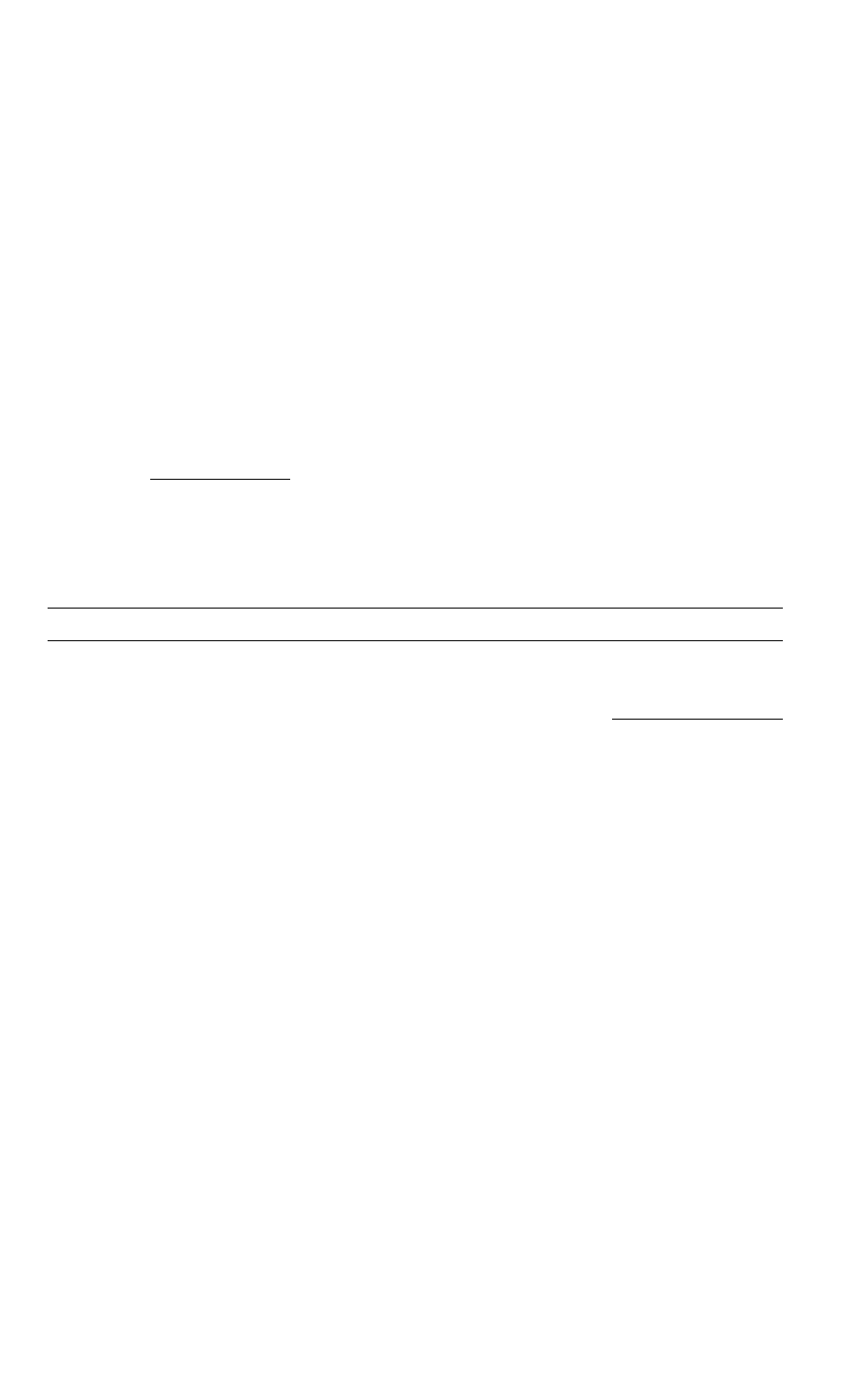### T. CITIZENSHIP

| 154. | How proud are you to be a citizen of (COUNTRY)?                      |                                               |
|------|----------------------------------------------------------------------|-----------------------------------------------|
|      | Are you? [GBS]                                                       |                                               |
|      |                                                                      |                                               |
|      |                                                                      |                                               |
|      |                                                                      | [Do not read] Don't understand the question   |
|      |                                                                      |                                               |
|      |                                                                      |                                               |
|      |                                                                      |                                               |
| 155. | Given the chance, how willing would you be to go and live in another |                                               |
|      | country?                                                             |                                               |
|      |                                                                      |                                               |
|      |                                                                      |                                               |
|      |                                                                      | [Do not read] Don't understand the question 7 |
|      |                                                                      |                                               |
|      |                                                                      |                                               |

#### **U. INTERNATIONAL RELATIONS**

| 156. | Which country has the most influence in Asia? (NEW)             |  |
|------|-----------------------------------------------------------------|--|
|      |                                                                 |  |
|      |                                                                 |  |
|      |                                                                 |  |
|      |                                                                 |  |
|      |                                                                 |  |
|      |                                                                 |  |
|      |                                                                 |  |
|      |                                                                 |  |
|      |                                                                 |  |
| 157. | Does (answer in Q156) do more good or harm to the region? (NEW) |  |
|      |                                                                 |  |
|      |                                                                 |  |
|      |                                                                 |  |
|      |                                                                 |  |
|      |                                                                 |  |
|      |                                                                 |  |
|      |                                                                 |  |

# [NOTE: Ask Q157a if the answer in Q156 is not China, otherwise skip to Q158]

|      | 157a. | Does China do more good or harm to the region? (NEW)                    |  |
|------|-------|-------------------------------------------------------------------------|--|
|      |       |                                                                         |  |
|      |       |                                                                         |  |
|      |       |                                                                         |  |
|      |       |                                                                         |  |
|      |       |                                                                         |  |
|      |       |                                                                         |  |
|      |       |                                                                         |  |
| 158. |       | In ten years, which country will have the most influence in Asia? (NEW) |  |
|      |       |                                                                         |  |
|      |       |                                                                         |  |
|      |       |                                                                         |  |
|      |       |                                                                         |  |
|      |       |                                                                         |  |
|      |       |                                                                         |  |